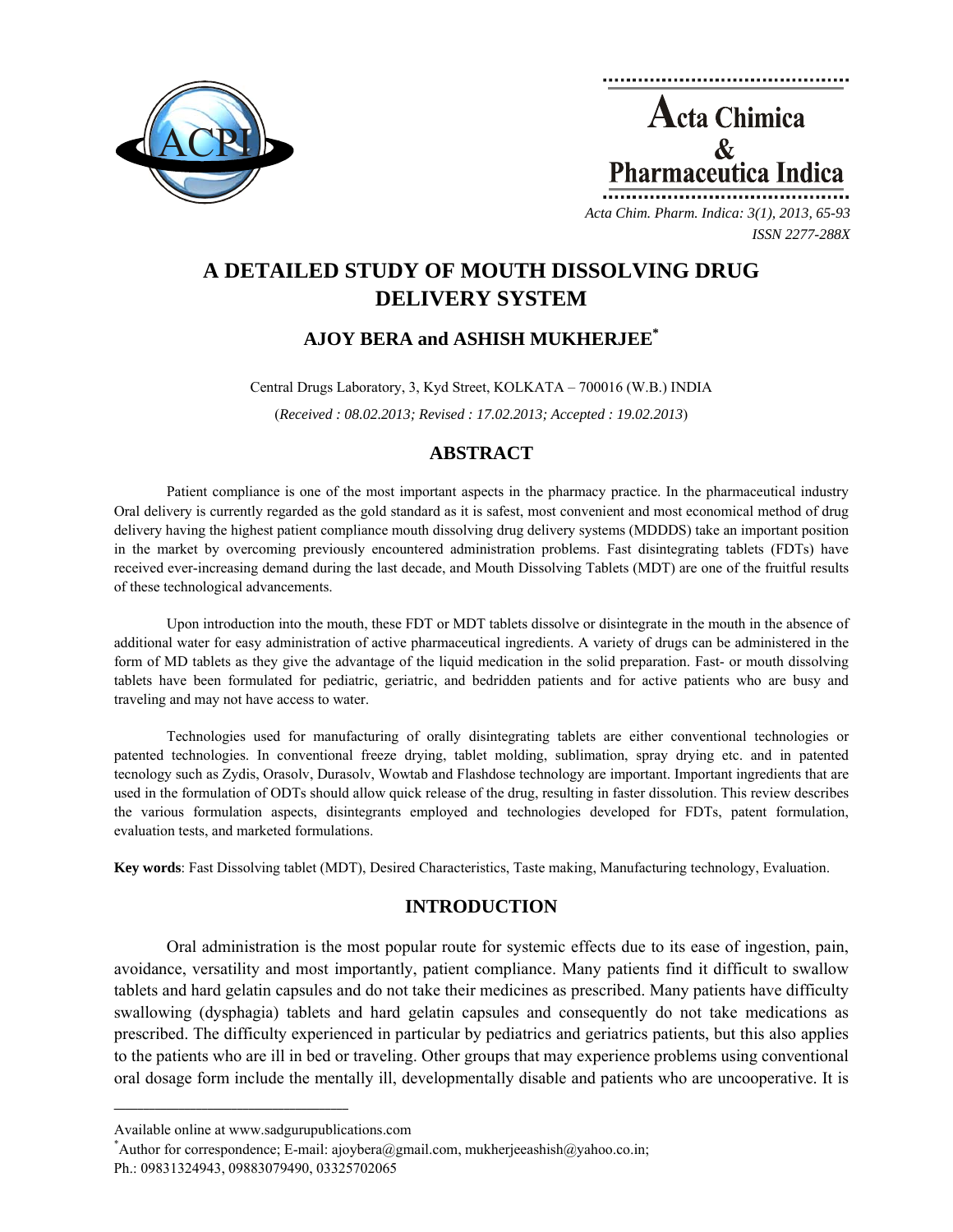estimated that 50% of the population is affected by this problem, which results in a high incidence of noncompliance and ineffective therapy. For this reasons, tablets that can dissolve or disintegrate in oral cavity, have attracted a great deal of attention<sup>1</sup>. Indeed, the mouth dissolving tablet is an important and attractive alternative to liquid dosage form. Mouth dissolving tablets are not only indicated for people having difficulty in swallowing but also ideal for unfavorable conditions of administration where water is not available. Syrups are best for pediatrics but they are bulky and drugs are not as stable in liquid form as in solid form like tablets.

Mouth dissolving tablets are also known as fast dissolving, rapid-dissolve, rapimelt, fast melts, porous tablets, EFVDAS or Effervescent Drug Absorption system (Elan Corporation), Orosolv (Cima Labs Inc., USA), Zydis (R. P. Scherer, UK) etc. In order to allow fast disintegrating tablets to dissolve in the mouth, they are made of very porous and soft molded matrices or compressed into tablets with very low compression force $2,3$ .

Taste-masking is of critical importance in the formulation of an acceptable FDDT. Traditional tablet formulations generally do not address the issue of taste masking, because it is assumed that the dosage form will not dissolve until passing the oral cavity. To eliminate the bitterness of the tablet by adding flavors and sweetening agent or by sugar coating on the tablets. Most of the FDDT technologies incorporate unique forms of taste masking as well<sup>4</sup>.

To increase the tablet disintegration, super-disintegrants are added in it, which are very helpful to increase the bioavailability of tablet and to increase the disintegration property of tablet in saliva. Disintegrants are mainly added in the tablets by three methods. These methods are extra- granular, intragranular and partially extra-granular and intra-granular method. Time for MDT disintegration is normally assumed to be less than 1 min.

The patients can feel the normal disintegration time of MDT from 5-30 sec. MDT's are mainly prepared by various methods like direct compression, wet granulation, solid dispersion and tablet molding etc. Direct compression method is the most widely used and easiest or cost effective method for MDT as compared to other methods.

To ensure the tablet's fast dissolving attribute, water must quickly egress into the tablet matrix to cause rapid disintegration and instantaneous dissolution of the tablet. Maximizing the porous structure of the tablet matrix and incorporating an appropriate disintegrating agents or highly water soluble excipients in the tablet formulation are the basic approaches used in current fast dissolving tablet technologies. Basically, the disintegrant's major function is to oppose the efficacy of the tablet binder and the physical forces that act under compression to form the tablet. The mechanism by which tablet is broken down into smaller particles and then produces a homogeneous suspension or solution is based on: (i) Capillary action (ii) High swellabilty of disintegrants (iii) Capillary action and high swellability (iv) Chemical reaction (Release of Gases)

Recent market studies indicate that more than half of the patient population prefers ODTs to other dosage forms and most consumers would ask their doctors for ODTs (70%), purchase ODTs (70%), or prefer ODTs to regular tablets or liquids ( $> 80\%$ )<sup>1,5</sup>.

# **Ideal properties of MDT**

- (i) A MDT should be dissolve or disintegrate in the mouth (in saliva) within seconds.
- (ii) It should not require any liquid or water to show its action<sup>6,7</sup>.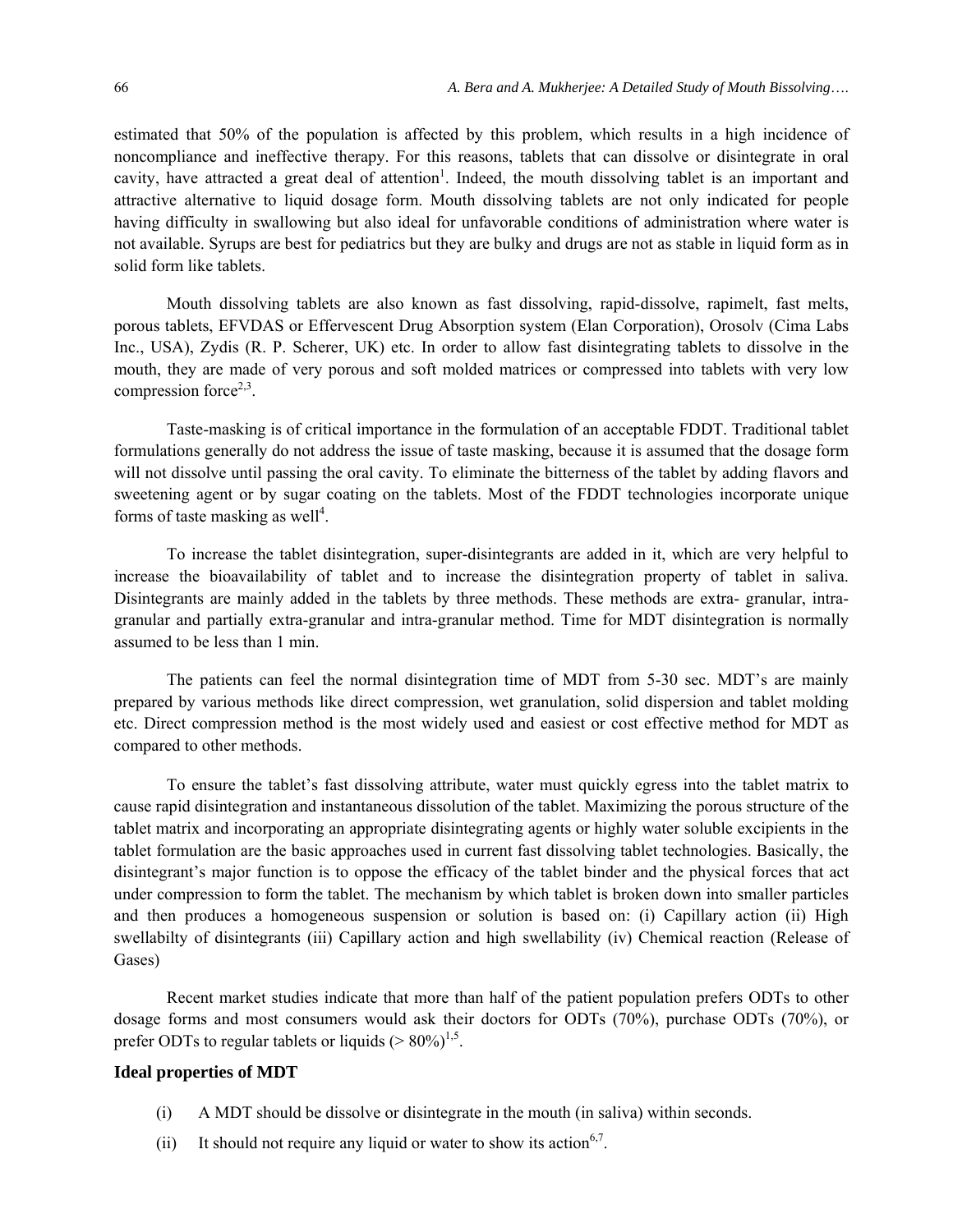- (iii) Be compatible with taste masking and Have a pleasing mouth feel.
- (iv) Be portable without fragility concern.
- (v) The excipients should have high wettability, and the tablet structure should also have a highly porous network.
- (vi) It should not leave Leave minimal or no residue in the mouth after oral administration of the tablet.
- (vii) It should be less effective by environmental conditions like humidity, temperature etc.
- (viii) More rapid drug absorption from the pre-gastric area i.e. mouth, pharynx and oesophagus which may produce rapid onset of action<sup>8,9</sup>.
- (ix) Be adaptable and amenable to existing processing and packaging machinery.
- (x) Allow the manufacture of tablets using conventional processing and packaging Equipments at low cost  $10$
- (xi) Allow high drug loading
- (xii) Have sufficient strength to withstand the rigors of the manufacturing process and post manufacturing handling.

# Limitations of mouth dissolving tablets<sup>11-13</sup>

The tablets usually have insufficient mechanical strength. So, careful handling is required.

The tablets may leave unpleasant taste and/or grittiness in mouth if not formulated properly.

Drugs with relatively larger doses are difficult to formulate into MDT e.g. antibiotics like amoxicillin with adult dose tablet containing about 500 mg of the drug.

Patients who concurrently take anticholinergic medications may not be the best candidates for MDT. Similarly patients with Sjögren's syndrome or dryness of the mouth due to decreased saliva production may not be good candidates for these tablet formulations.

# **Difficulties with existing oral dosage form**<sup>14</sup>

- (i) Patient may suffer from tremors therefore they have difficulty to take powder and liquids. In dysphasia physical obstacles and adherence to an esophagus may cause gastrointestinal ulceration.
- (ii) Swallowing of solid dosage forms like tablet and capsules and produce difficulty for young adult of incomplete development of muscular and nervous system and elderly patients suffer from dysphasia.
- (iii) Liquid medicaments (suspension and emulsion) are packed in multi-dose container; therefore achievement of uniformity in the content of each dose may be difficult.
- (iv) Buccal and sublingual formation may cause irritation to oral mucosa, so patients refused to use such medications.
- (v) Cost of products is main factor as parenteral formulations are most costly and discomfort.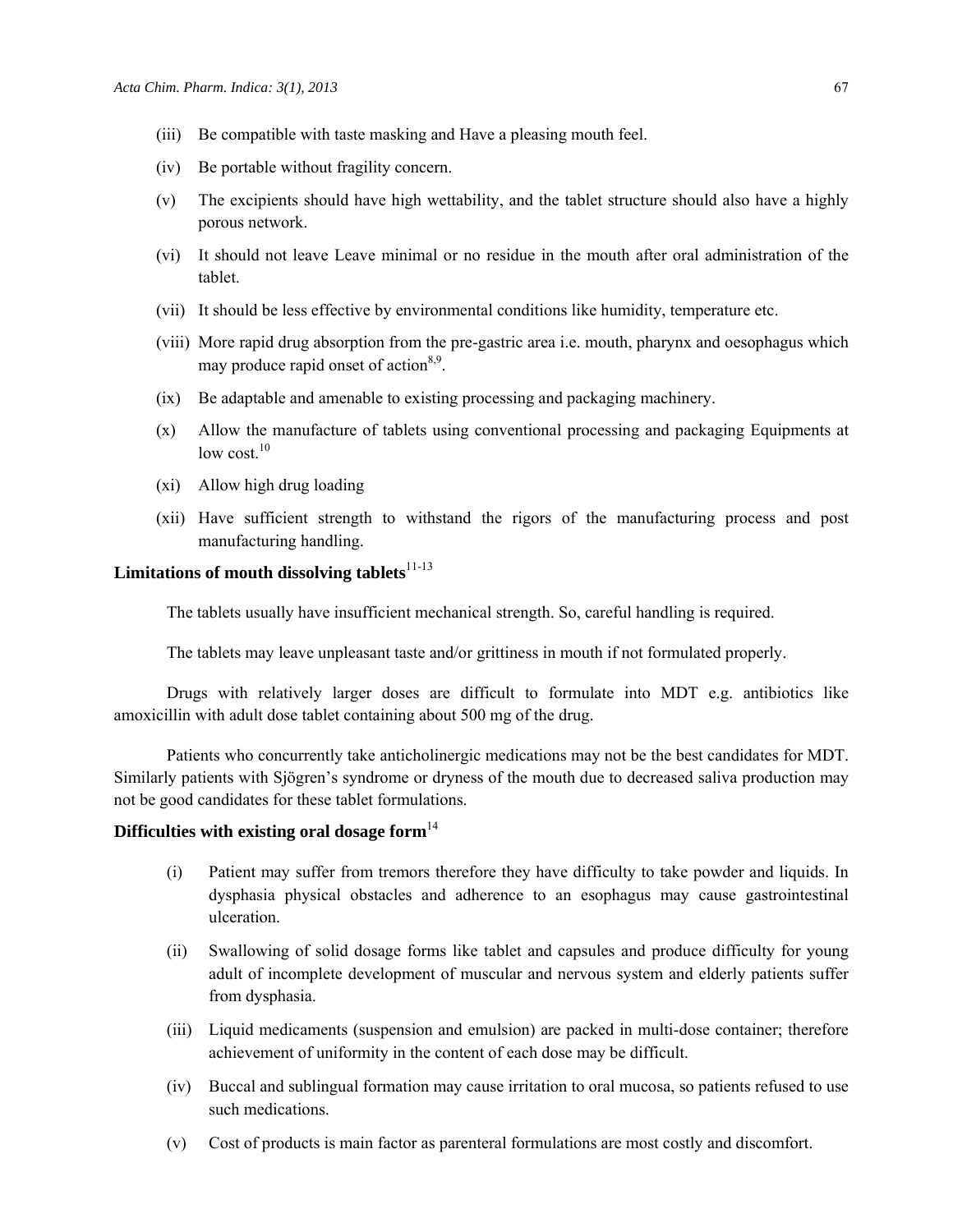# **Salient feature of fast dissolving drug delivery system**<sup>15</sup>

- (i) Ease of Administration to the patient who can not swallow.
- (ii) No need of water to swallow the dosage form.
- (iii) Rapid dissolution and absorption of the drug, which will produce quick onset of action.
- (iv) Some drugs are absorbed from the mouth, pharynx and esophagus as the saliva passes down into the stomach (pregastric absorption). In such cases bioavailability of drug is increased and improves clinical performance through a reduction of unwanted effects.
- (v) Good mouth feel property.
- (vi) The risk of chocking or suffocation during oral administration of conventional formulation due to physical obstruction is avoided.
- (vii) Beneficial in cases such as motion sickness, sudden episodes of allergic attack or coughing, where an ultra rapid onset of action required.
- (viii) An increased bioavailability, particularly in cases of insoluble and hydrophobic drugs, due to rapid disintegration and dissolution of these tablets.
- (ix) Benefit of liquid medication in the form of solid preparation.
- (x) Pre-gastric absorption can result in improved bioavailability, reduced dose and improved clinical performance by reducing side effects.
- (xi) Pregastric drug absorption avoids the first-pass metabolism; the drug dose can be reduced if a significant amount of the drug is lost through the hepatic metabolism.<sup>15</sup>
- (xii) Rapid drug therapy intervention.
- (xiii) New business opportunities: product differentiation, line extension and life-cycle management, exclusivity of product promotion and patent-life extension<sup>16</sup>.

#### **Criteria for drug selection**

- (i) It should not have bitter taste.
- (ii) The dose should be less than 20 mg.
- (iii) Molecular weight should be small to Moderate.
- (iv) Should be of good solubility in water and saliva.
- (v) It should have Partially non ionized at the oral cavities pH.
- (vi) It should have ability to diffuse and partition into the epithelium of the upper GIT (logp  $> 1$ , or preferably  $>$  2)
- (vii) Should have extensive First pass metabolism.
- (viii) Should have oral tissue permeability.

# **Challenges in the formulation of ODT**<sup>17</sup>

**Mechanical strength and disintegration time:** Disintegration time will be delayed if the mechanical strength is strong. So a good compromise between these two parameters is always essential.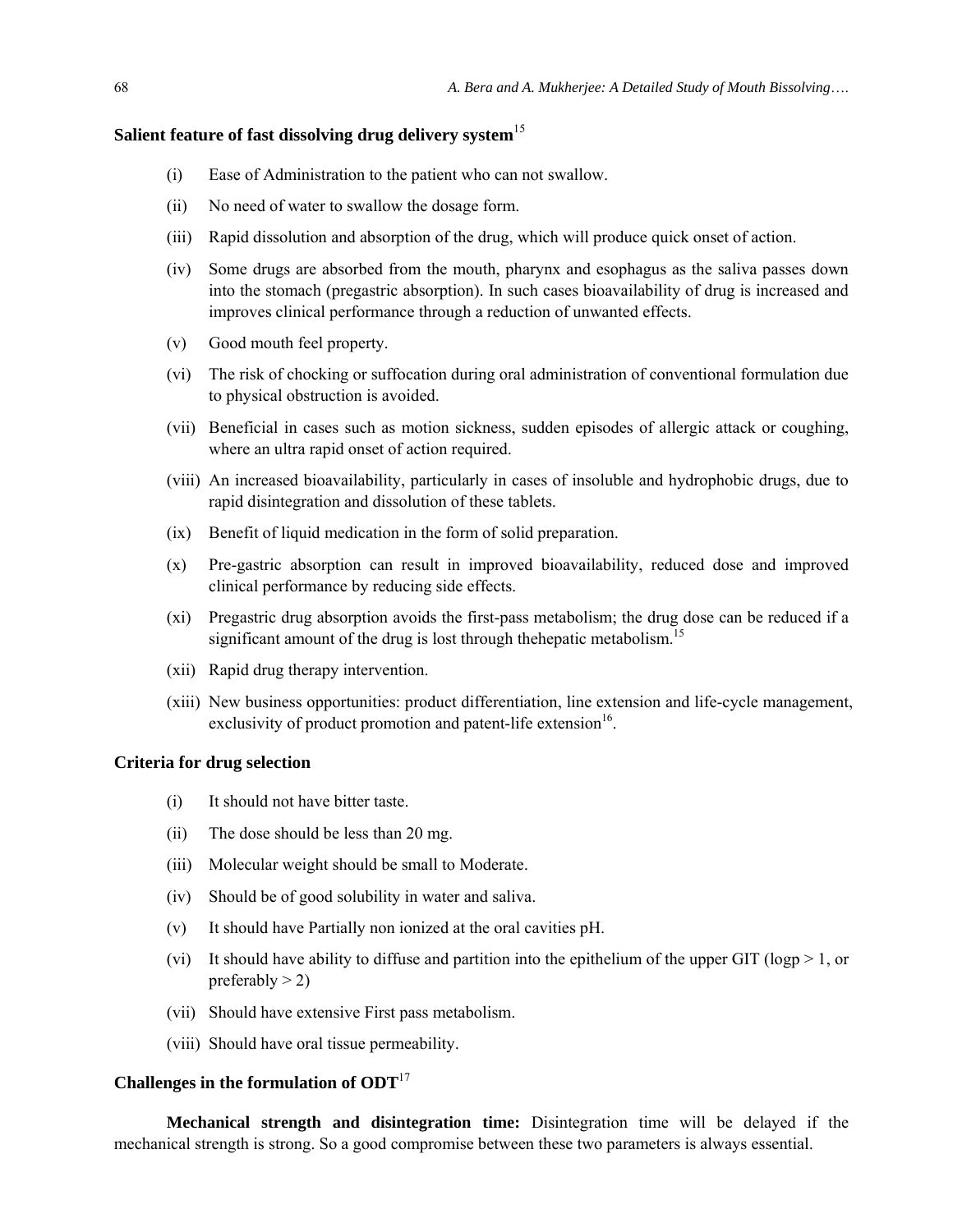**Taste masking:** Effective taste masking of the bitter drugs must be done so that the taste of the drug is not felt in the oral cavity.

**Mouth feel:** The particles generated after disintegration of the MDT should be as small as possible. ODT should leave minimal or no residue in mouth after oral administration. Moreover addition of flavors and cooling agents like menthol improves the mouth feel.

**Sensitivity to environmental conditions:** ODT generally should exhibit low sensitivity to environment conditions such as humidity and temperature.

**Cost:** The technology adopted for an MDT should be acceptable in terms of cost of the final product.

In the formulation of FDT the most important additives are as fallows

# **Superdisintegrants**

Fast Dissolving Tablet require faster disintegration, that's why superdisintegrants is needed in formulating FDT/ODT. Superdisintegrant used is the one that effective at low concentration and have greater disintegrating efficiency and they are more effective intragranularly. The problem is, it is hygroscopic therefore not used with moisture sensitive drugs. And this superdisintegrants act by swelling and due to swelling pressure exerted in the outer direction or radial direction, it causes tablet to burst or the accelerated absorption of water leading to an enormous increase in the volume of granules to promote disintegration. Example: croscarmellose sodium, crospovidone, carmellose, carmellose calcium, sodium starch glycolate ion exchange resins (e.g. Indion 414) Sodium starch glycollate has good flowability than crosscarmellose sodium. Cross povidone is fibrous nature and highly compactable.



#### **Mechanism of superdisintegrants by swelling**

Swelling index of the superdisintegrants is commonly studied in simulated saliva. Volume occupied by the material at the end of 4 h should be noted and swelling index is calculated by the formula.

Swelling Index  $=$  [(Final volume - Initial volume)/initial volume)] x 100

#### **Selecting the superdisintegrant**

Although the superdisintegrant primarily affects the rate of disintegration, when used at high levels it can also affect mouth feel, tablet hardness, and friability. Thus, several factors must be considered when selecting a superdisintegrant.

#### **Disintegration**

The disintegrant must quickly wick saliva into the tablet to generate the volume expansion and hydrostatic pressures necessary to provide rapid disintegration in the mouth. Compactability. When manufacturing an ODT, it is desirable to have tablets with acceptable hardness at a given compression force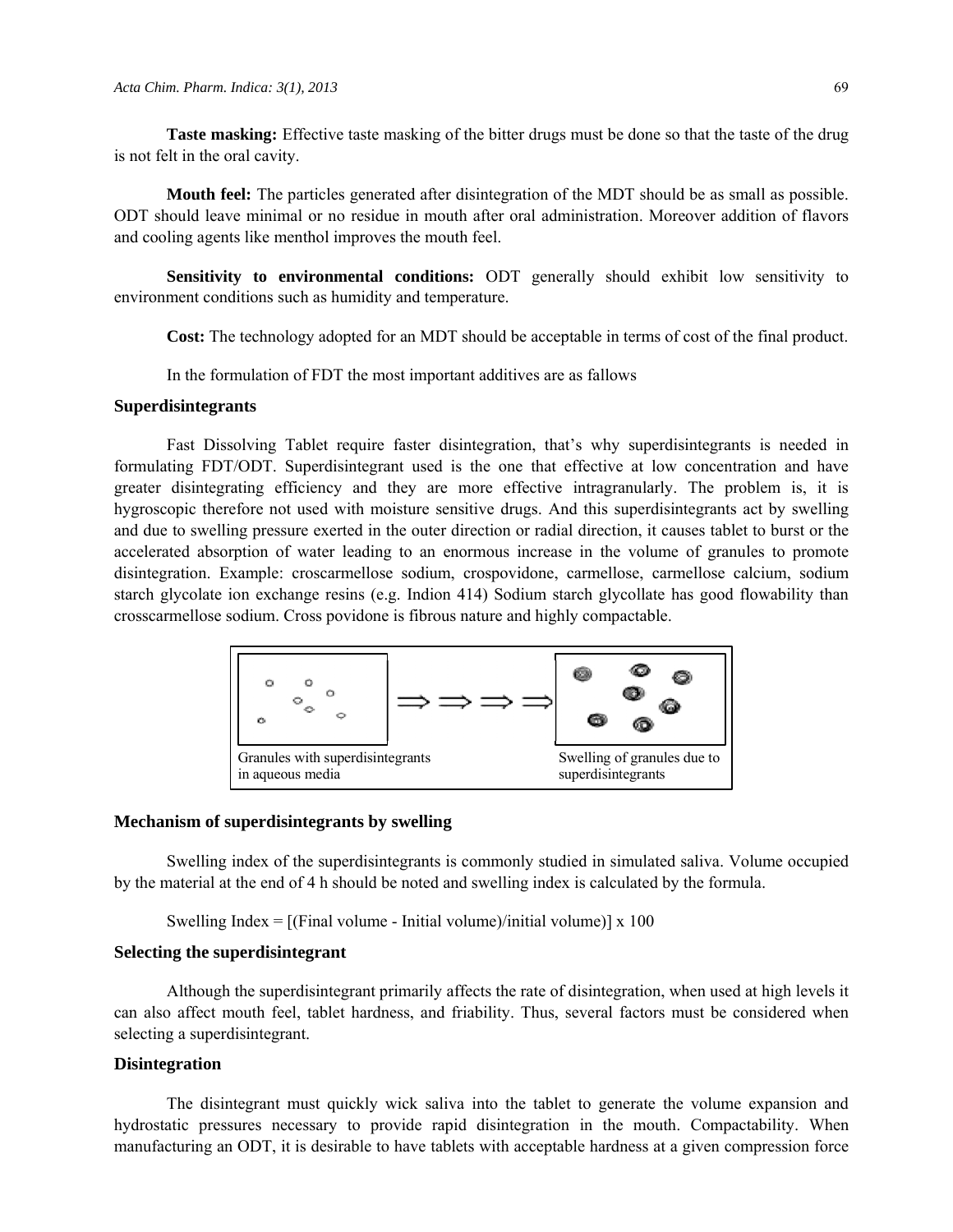to produce robust tablets that avoid the need to use specialized packaging while maximizing production speed. Thus, a more compactable disintegrant will produce stronger, less-friable tablets.

**Mouth feel:** To achieve patient compliance, ODTs must provide a palatable experience to the patient. Large particles can result in a gritty feeling in the mouth. Thus, small particles are preferred. If the tablet forms a gel-like consistency on contact with water, however, it produces a gummy texture that many consumers find objectionable.

**Flow:** As with all direct-compression tablet formulations, attaining good flow and content uniformity is important to achieving the required dosage per unit. In typical tablet formulations, superdisintegrants are used at 2-5 wt. % of the tablet formulation. With ODT formulations, disintegrant levels can be significantly higher. At these higher use levels, the flow properties of the disintegrant are more important because it makes a greater contribution to the flow characteristics of the total blend.

#### **Taste-masking agents**

Taste masking of drug may be achieved with preventing the exposure of drug to the tongue through processing or adding competing taste-masking agents. Exposure of solubilized drug to the oral cavity can be prevented by encapsulation in polymer systems or complexation. The approaches are as follows:

- Layering the drug onto inert beads using a binder followed by coating with a taste-masking polymer.
- Granulating the drug and coating with a taste masking polymer.
- Spray drying the drug dispersed or dissolved in a polymeric solution to get taste-masked particles.
- Complexation by the use of inclusion in cyclodextrins.
- Psychological modulation of bitterness.
- Coacervation to form microencapsulated drug within a polymer.
- Formation of pellets by extrusion spheronization.

# **Sweeteners**

Sucrose and other natural sweeteners, such as sorbitol, can be used in effervescent products, although artificial sweetening agents are customary. However, the application of artificial sweeteners is restricted by health regulations. Saccharin or its sodium and calcium salts are used as sweeteners. Aspartame is also employed as a sweetener in effervescent tablets. Earlier, cyclamates and cyclamic acid were the artificial sweeteners of choice, but their use has now been restricted. Some commonly used sweeteners are:

Example: Sorbitol, Mannitol, Maltitol solution, Maltitol, Xylitol, Erythritol, Sucrose, Fructose, Maltose, aspartame, Glycerin, sugars derivatives etc.

Disintegrating agents are substances routinely included in the tablet formulations to aid in the break up of the compacted mass when it is put into a fluid environment. They promote moisture penetration and dispersion of the tablet matrix. These newer substances are more effective at lower concentrations with greater disintegrating efficiency and mechanical strength. On contact with water the superdisintegrants swell, hydrate, change volume or form and produce a disruptive change in the tablet. Effective superdisintegrants provide improved compressibility, compatibility and have no negative impact on the mechanical strength of formulations containing high-dose drugs.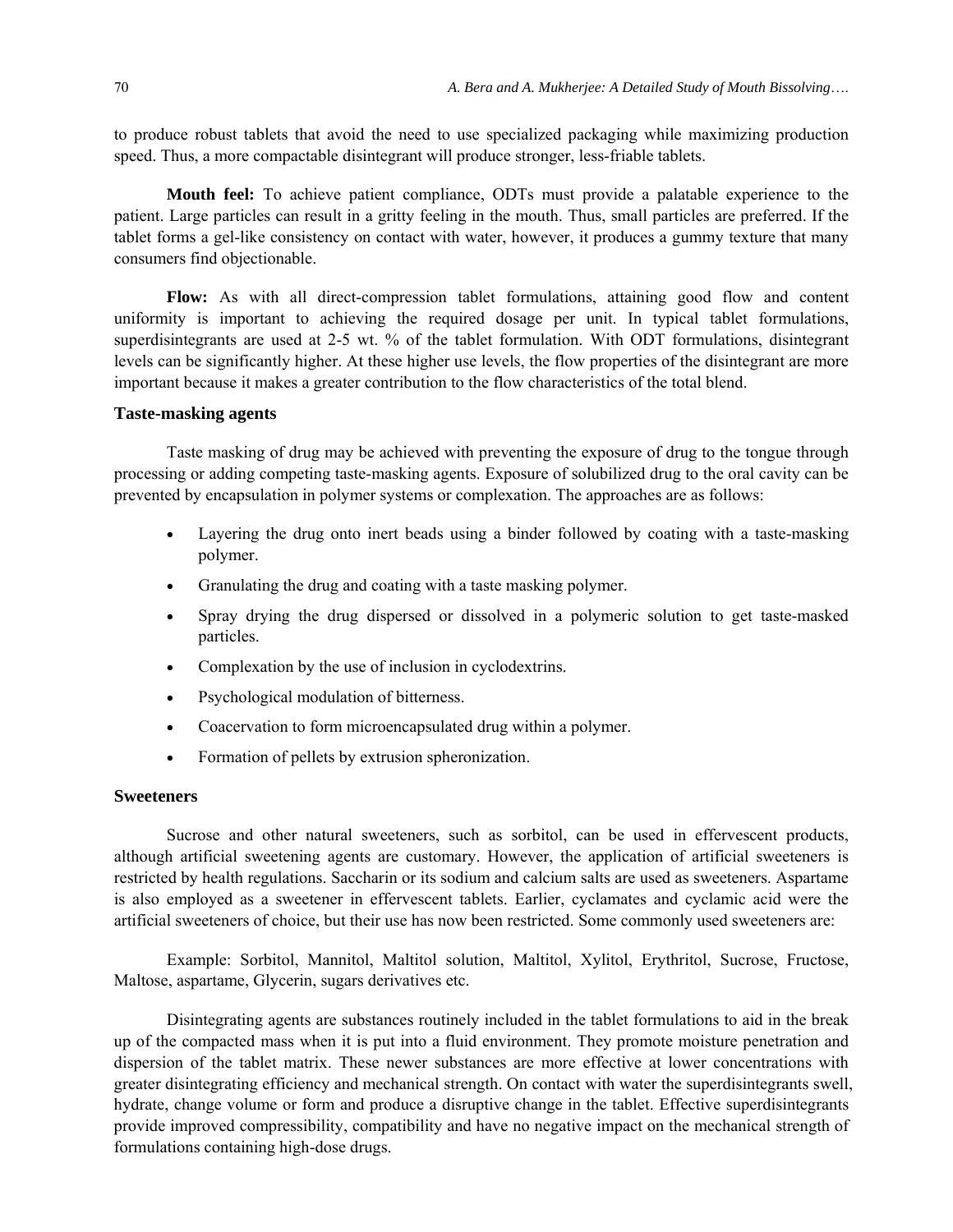#### **Binders**

Main role of Binders is to keep the composition of these fast melting tablets together during the compression stage. Binders can either be liquid, semisolid, solid or mixtures of varying molecular weights such as polyethylene glycol. The right selection of a binder or combination of binders is essential to maintain the integrity and stability of the tablet. The temperature of the excipient should be preferably around 30-35<sup>0</sup>C for faster melting properties. Further, its incorporation imparts smooth texture and disintegration characteristics to the system.

Example: Binders commonly used are cellulosic polymers such as ethylcellulose, hydroxypropylcellulose (HPC), and hydroxypropylmethylcellulose (HPMC), alone or in admixtures povidones, polyvinyl alcohols, and acrylic polymers. Acrylic polymers used are the ammoniomethacrylate copolymer, polyacrylate, and polymethacrylate. Among the cellulosic

# **Antistatic agent**

An antistatic agent is a compound used for treatment of materials or their surfaces in order to reduce or eliminate buildup of static electricity generally caused by the triboelectric effect. An additional thickening agent, generating a stabilized suspension, is added to avoid settling of the particles and moreover provide a pleasant mouth feeling.

Example: colloidal silica (Aerosil), precipitated silica (Sylod.FP244), micronized or non micronized talc, maltodextrins, beta-cyclodextrins, etc. Magnesium stearate, stearic acid, sodium stearylfumarate, micronized polyoxyethylene glycol (micronized Macrogol 6000), leucine, sodium benzoate are used as lubricant $18$ .

# **Lubricants**

Lubricants remove grittiness and assist in the drug transport mechanism from the mouth down into the stomach. Example: Magnesium stearate, stearic acid, leucine, sodium benzoate, talc, magnesium lauryl sulphate, liquid paraffin etc.

#### **Flavours**

Example**:** Peppermint flavour, clove oil, anise oil, eucalyptus oil. Flavoring agents include, vanilla, citrus oils, fruit essences etc.

# **Fillers**

Example: Directly compressible spray dried Mannitol, Sorbitol, xylitol, calcium carbonate, magnesium carbonate, calcium phosphate, pregelatinized starch, magnesium trisilicate, aluminium hydroxide etc.

# **Surface active agents**

Example: sodiumdoecylsulfate, sodiumlaurylsulfate, Tweens, Spans, polyoxyethylene stearate.

#### **Mechanisms of Super-Disintegrants**

There are seven major mechanisms for tablets disintegration as follows

# **Swelling**

Perhaps the most widely accepted general mechanism of action for tablet disintegration is swelling. Swelling is believed to be a mechanism in which certain disintegrating agents (such as starch) impart the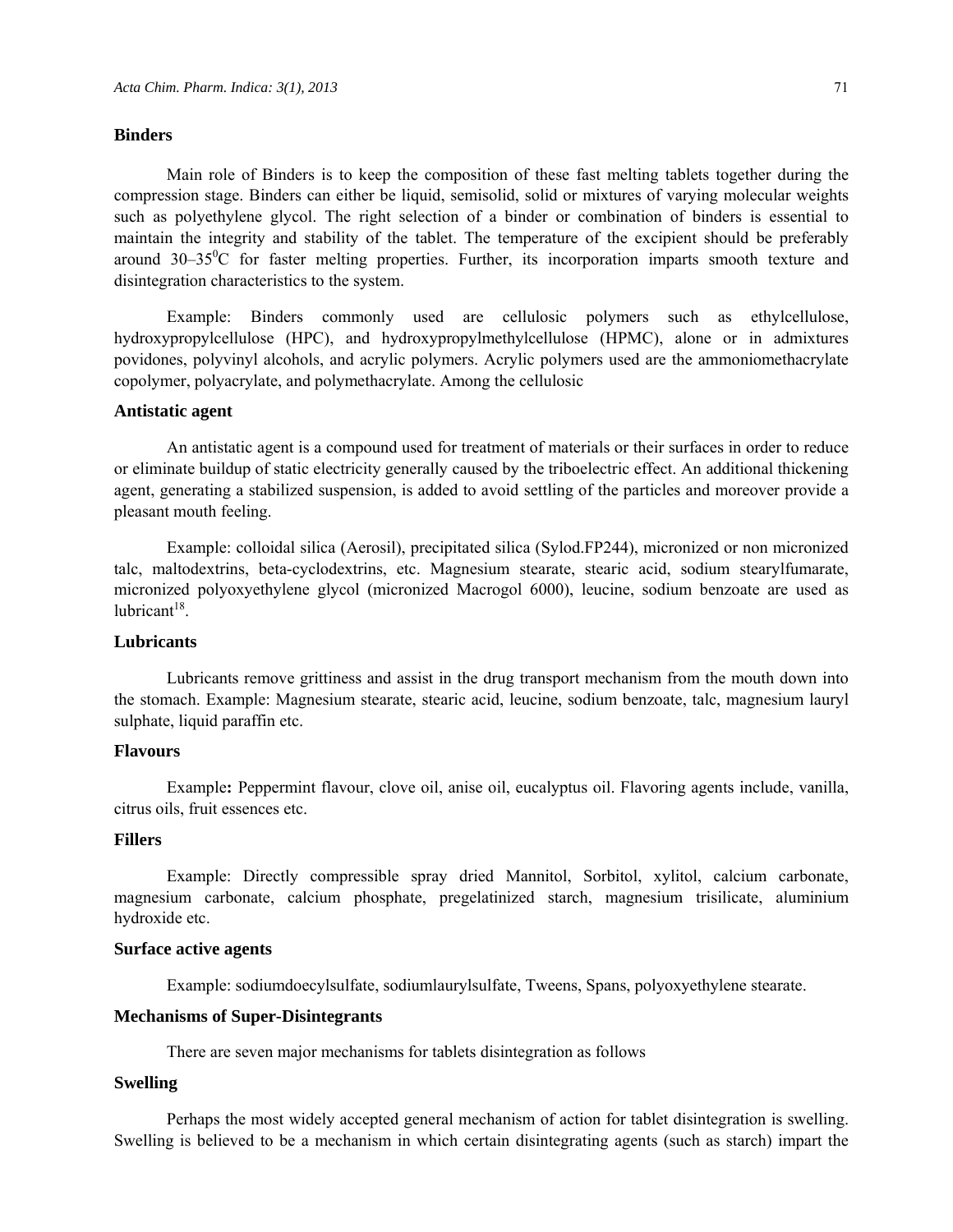disintegrating effect. By swelling in contact with water, the adhesiveness of other ingredients in a tablet is overcome causing the tablet to fall apart. Tablets with high porosity show poor disintegration due to lack of adequate swelling force. On the other hand, sufficient swelling force is exerted in the tablet with low porosity. It is worthwhile to note that if the packing fraction is very high, fluid is unable to penetrate in the tablet and disintegration is again slows down.



Particles swell and break up the matrix form within

# **Porosity and capillary action (Wicking)**

Effective disintegrants that do not swell are believed to impart their disintegrating action through porosity and capillary action. When we put the tablet into suitable aqueous medium, the medium penetrates into the tablet and replaces the air adsorbed on the particles, which weakens the intermolecular bond and breaks the tablet into fine particles. Tablet porosity provides pathways for the penetration of fluid into tablets. The disintegrant particles (with low cohesiveness  $\&$  compressibility) themselves act to enhance porosity and provide these pathways into the tablet. Water uptake by tablet depends upon hydrophilicity of the drug /excipient and on tableting conditions. For these types of disintegrants maintenance of porous structure and low interfacial tension towards aqueous fluid is necessary which helps in disintegration by creating a hydrophilic network around the drug particles.



Water is pulled by disintegrant and reduced the physical bonding force between particles

# **Due to disintegrating particle/particle repulsive forces**

Another mechanism of disintegratn attempts to explain the swelling of tablet made with 'nonswellable' disintegrants. Guyot-Hermann and Ringard<sup>53</sup> have proposed a particle repulsion theory based on the observation that nonswelling particle also cause disintegration of tablets. The electric repulsive forces between particles are the mechanism of disintegration and water is required for it. Researchers found that repulsion is secondary to wicking.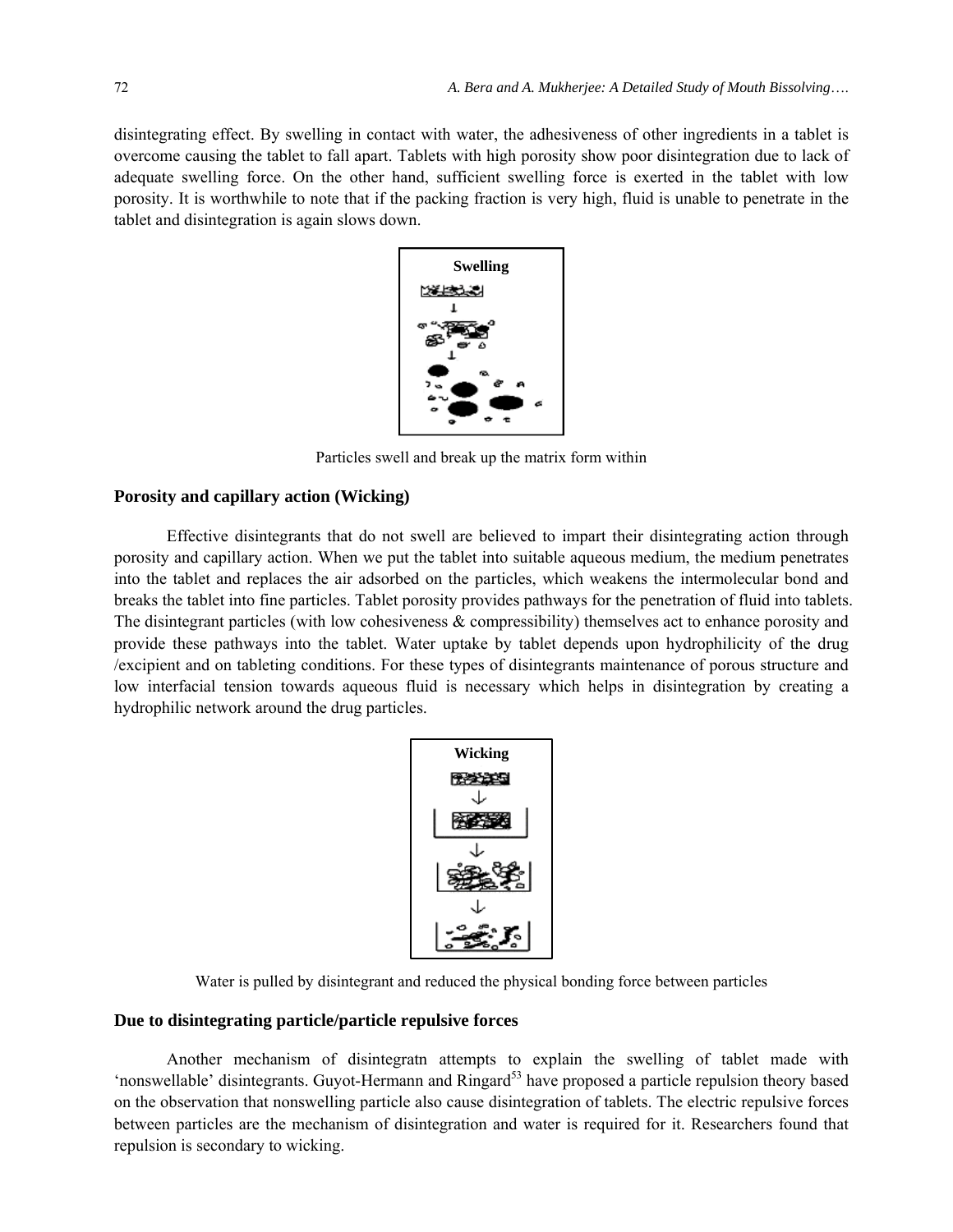

Water is drawn into pores and particles repel each other because of resulting electrical force

#### **Due to deformation**

During tablet compression, disintegranted particles get deformed and these deformed particles get into their normal structure when they come in contact with aqueous media or water. Occasionally, the swelling capacity of starch was improved when granules were extensively deformed during compression. This increase in size of the deformed particles produces a break up of the tablet. Starch grains are generally thought to be "elastic" in nature meaning that grains that are deformed under pressure will return to their original shape when that pressure is removed. But, with the compression forces involved in tableting, these grains are believed to be deformed more permanently and are said to be "energy rich" with this energy being released upon exposure to water.



Particles swell to precompression size and break up matrix

#### **Because of heat of wetting (air expansion)**

When disintegrants with exothermic properties gets wetted, localized stress is generated due to capillary air expansion, which helps in disintegration of tablet. This explanation, however, is limited to only a few types of disintegrants and can not describe the action of most modern disintegrating agents.

# **Due to release of gases**

Carbon dioxide released within tablets on wetting due to interaction between bicarbonate and carbonate with citric acid or tartaric acid. The tablet disintegrates due to generation of pressure within the tablet. This effervescent mixture is used when pharmacist needs to formulate very rapidly dissolving tablets or fast disintegrating tablet. As these disintegrants are highly sensitive to small changes in humidity level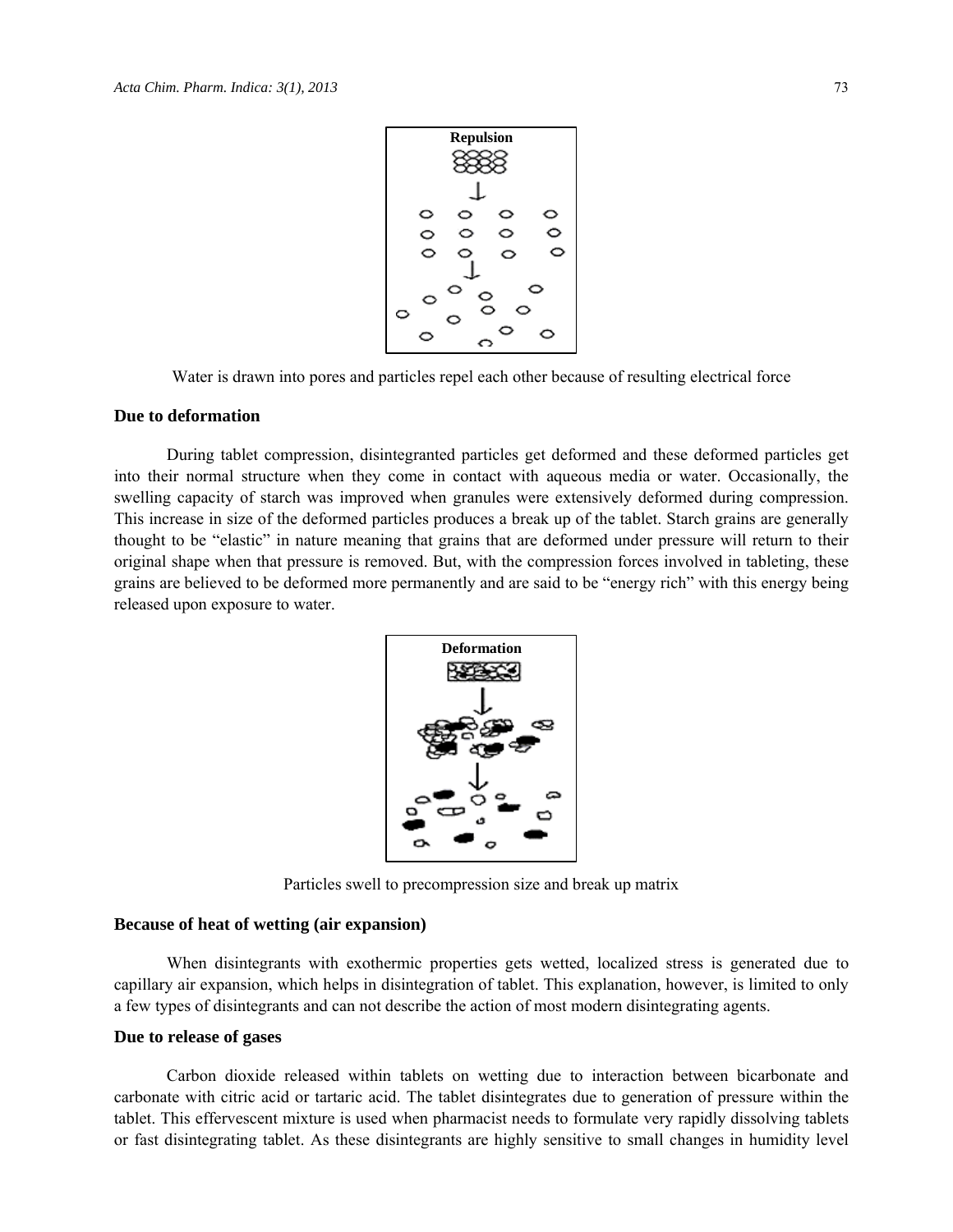and temperature, strict control of environment is required during manufacturing of the tablets. The effervescent blend is either added immediately prior to compression or can be added in to two separate fraction of formulation.

#### **By enzymatic reaction**

Here, enzymes presents in the body act as disintegrants. These enzymes destroy the binding action of binder and helps in disintegration

# **Disintegrating enzymes**

| <b>Enzymes</b> | <b>Binder</b>                  |
|----------------|--------------------------------|
| Amylase        | Starch                         |
| Protease       | Gelatin                        |
| Cellulase      | Cellulose and it's derivatives |
| Invertase      | Sucrose                        |

# **Taste masking methods**19,20

- (i) The drugs are mostly bitter in nature. Skillful taste masking is needed to hide the bitter taste in ODT formulations. Following methods are used in Taste masking.
- (ii) Simple wet granulation method or rollercompaction of other excipients. Spray drying can also employed to shroud the drug.
- (iii) Drugs can be sifted twice or thrice in small particle size mesh with excipients such as sweeteners and flavors etc.
- (iv) Drug particles are coated directly.
- (v) Granulation of the drug with certain excipients followed by the polymer coating.
- (vi) If the drug is tasteless or very low dose, direct blend of bulk drug substance into fast disintegrating matrix is straightforward.
- (vii) Formation of pellets by extrusion spheronization.
- (viii) Coacervation to form microencapsulated drug within a polymer.
- (ix) Cyclodextrins can be used to trap or complex, cyclodextrin help to solubilze many drugs.
- (x) Drug complexation with resinates are insoluble and no taste in oral cavity. Examples of drugs where this technique has been successfully demonstrated include ranitidine, risperidone and paroxetine.
- (xi) Other methods include hot melt and supercritical fluids.
- (xii) Adjustment of pH Values: Many drugs are less soluble at pH different from the pH value of the mouth, which is around 5.9. Solubilization inhibitor, such as sodium carbonate, sodium bicarbonate, sodium hydroxide, or calcium carbonate, was added to increase the pH when granules including a drug-sildenafil-dissolved in aqueous medium, the bitter taste of the drug was successfully masked by a sweetener alone.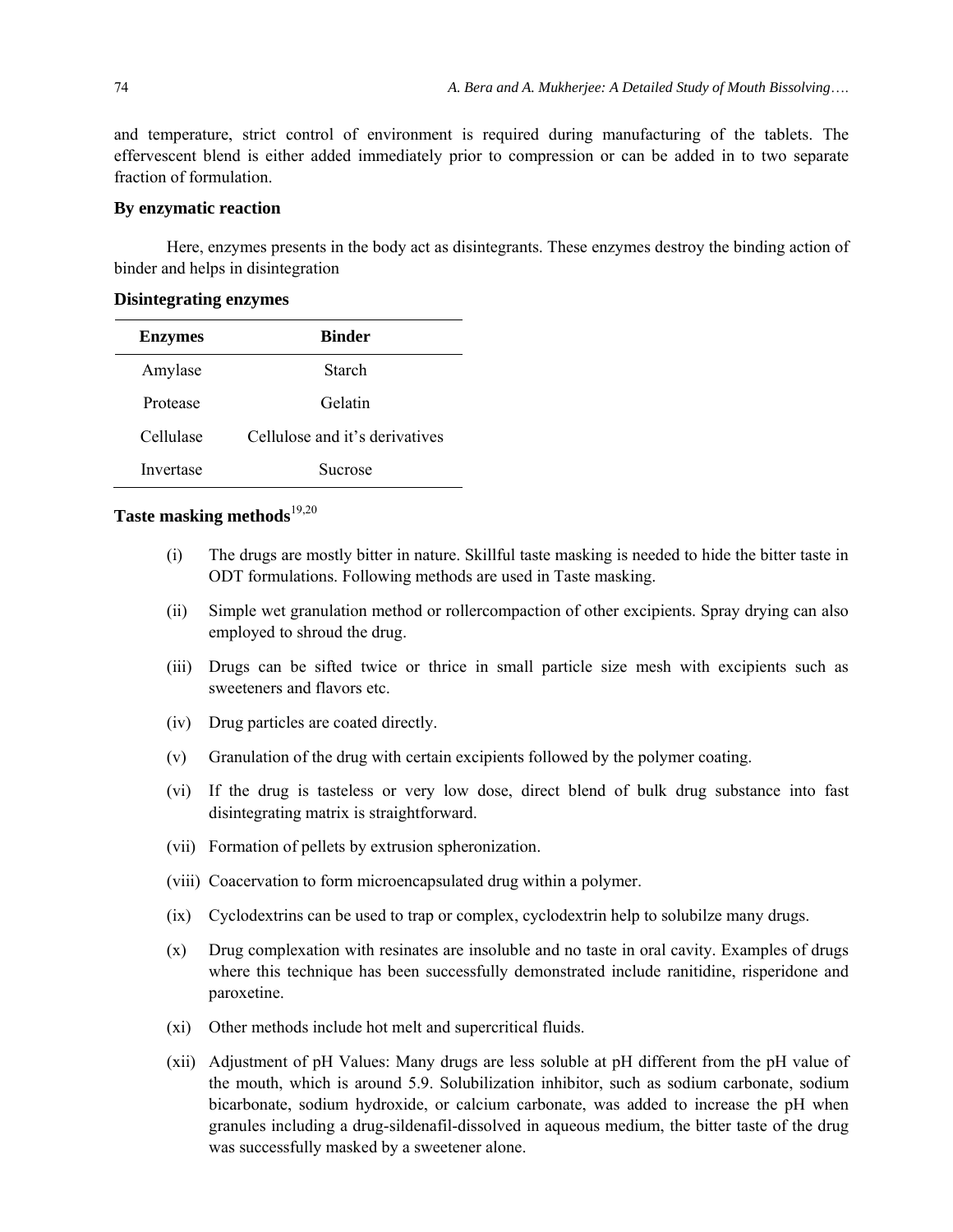

Orally fast disintegrating tablets

#### **Freeze drying or lyophilisation**

A process, in which water is sublimated from the product after freezing, is called freeze drying. Freezedried forms offer more rapid dissolution than other available solid products. Lyophilization can be used to prepare tablets that have very porous open matrix network into which saliva rapidly moves to disintegrate lyophilized mass after it is placed in mouth. Apart from the matrix and active constituents, the final formulation may contain other excipients, which improve the process characteristics or enhance the quality of final product. These include suspending agents, wetting agents, preservatives, antioxidants, colors and flavors. The preferred drug characteristics for freeze drying formulations are water insoluble, low dose, chemically stable, small particle size and tasteless.

# **Advantage**

Pharmaceutical substances can be processed at non elevated temperature, thereby eliminating adverse thermal effects.

### **Disadvantage**

- (i) Due to high cost of equipments Lyophilization is relatively expensive and time consuming manufacturing process.
- (ii) Fragility, which make the use of conventional packing difficult and poor stability during storage under stressful condition<sup>21,22</sup>.

# **Sublimation**

This process involves addition of some inert volatile substances like urea, urethane, naphthalene, camphor, etc to other excipients and the compression of blend into tablet. Removal of volatile material by sublimation creates pores in tablet structure, due to which tablet dissolves when comes in contact with saliva. Additionally several solvents like cyclohexane, benzene etc can also be used as pore forming agents. Orodispersable Tablets with highly porous structure and good mechanical strength have been developed by this method.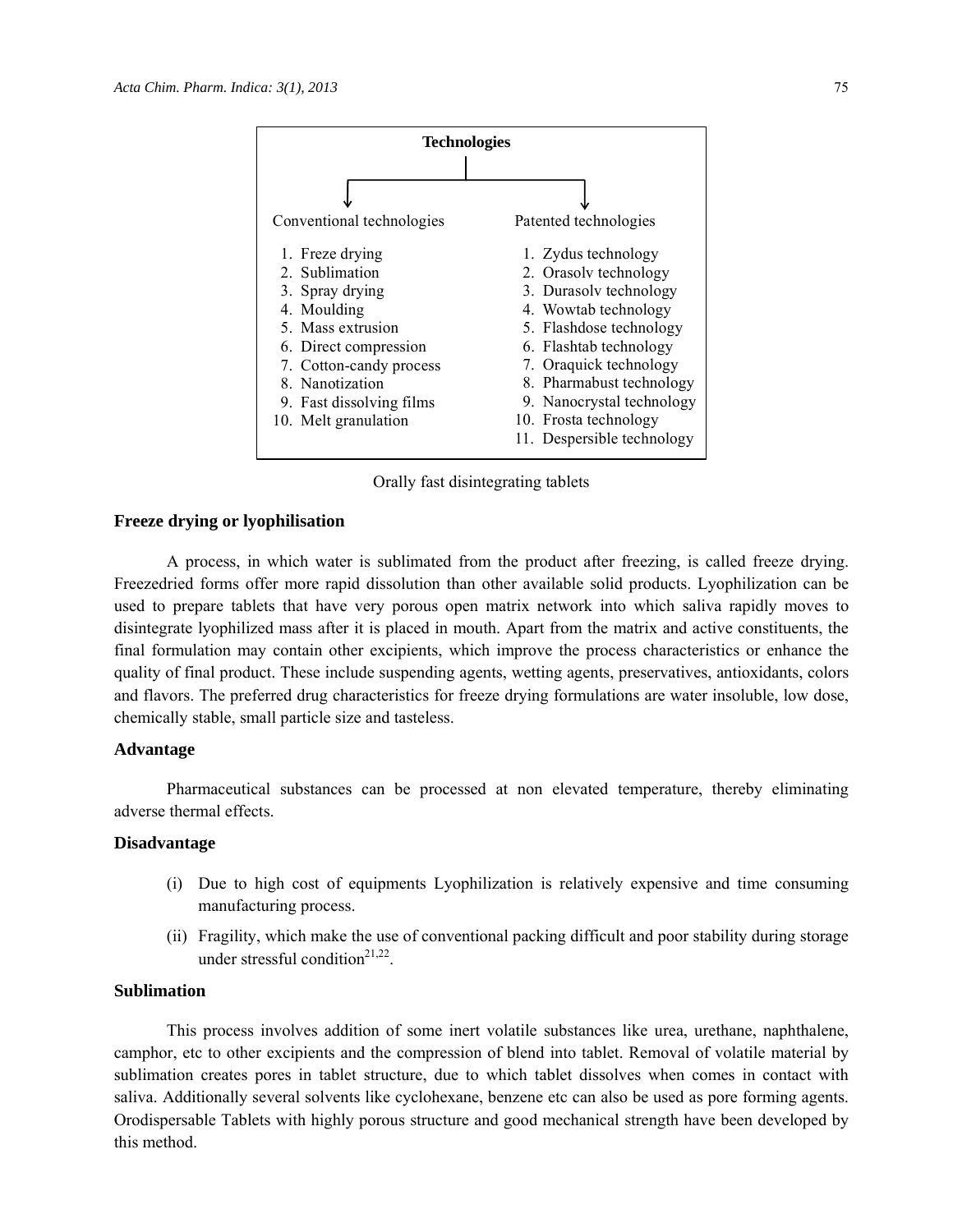

**Fig. 1: Steps Involved in sublimation** 

# **Spray drying**

A highly porous and fine powder is prepared by spray drying an aqueous composition containing support matrix and other components. This is then mixed with active ingredient and compressed into tablet.

The formulations contained hydrolyzed and unhydrolyzed gelatin as a supporting agent for the matrix, mannitol as a bulking agent and sodium starch glycolate/croscaramellose as a disintegrant. Disintegration and dissolution were further enhanced by adding an acid (e.g. citric acid) or an alkali (e.g., sodium bicarbonate). The suspension of above excipients was spray-dried to yield a porous powder which was compressed into tablets. Tablets manufactured by this method disintegrated in < 20 sec. in an aqueous medium<sup>23</sup>.

## **Moulding**

Molded tablets are prepared by using watersoluble ingredients so that the tablets dissolve completely and rapidly. The powder blend is moistened with a hydro-alcoholic solvent and is molded into tablets under pressure lower than that used in conventional tablet compression. The solvent is then removed by air drying.

#### **Advantage**

- (i) Moulded tablets posess porous structure, which facilitates rapid disintegration and easy dissolution.
- (ii) Moulded tablets offer improved taste due to water-soluble sugars present in dispersion matrix.

## **Disadvantage**

But moulded tablets lack good mechanical strength and can undergo breakage or erosion during handling and opening of blister packs<sup>24</sup>. However, adding sucrose, acacia or polyvinyl pyrrolidone can increase mechanical strength.

Different moulding techniques can be used to prepare mouth-dissolving tablets:

**Compression moulding:** The powder mixture previously wetted with a solvent ike ethanol/water is compressed into mould plates to form a wetted mass.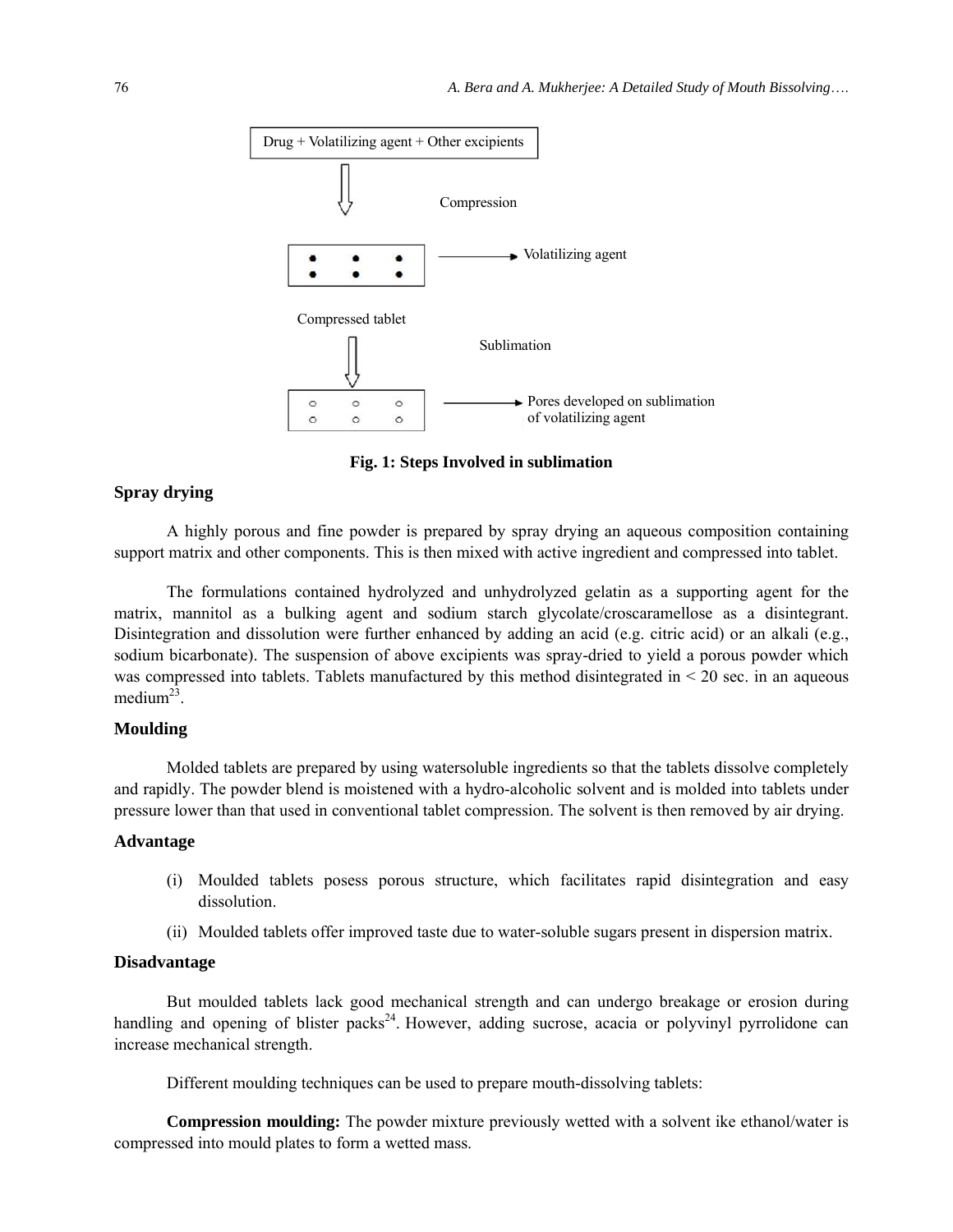**Heat moulding:** A molten matrix in which drug is dissolved or dispersed can be directly moulded into Orodispersable Tablets.

**No vacuum lyophilization:** This process involves evaporation of solvent from a drug solution or suspention at a standard pressure.

# Mass extrusion<sup>25,26</sup>

In this technique, a blend of active drug and other ingredients is softened using solvent mixture of water soluble polyethylene glycol, using methanol and then the softened mass is extruded through the extruder or syringe to get a cylinder of product, which is finally cut into even segments with the help of heated blades to get tablets. The dried cylinder can be used to coat the granules of bitter tasting drugs and there by masking their bitter taste.

#### **Direct compression**

The disintegrant addition technology (direct compression) is the most preferred technique to manufacture the tablets. Advantages:

- (i) High doses can be accommodated and final weight of the tablet can exceed that of other methods.
- (ii) Easiest way to manufacture the MDT tablets.
- (iii) Conventional equipment and commonly available excipients are used.
- (iv) A limited number of processing steps are involved.
- (v) Cost-effectiveness.

Tablet size and hardness strongly affect the disintegrant efficacy. Hard and large tablets have more disintegration time than normally required. Very soft and small tablets have low mechanical strength. So, an optimum kind and concentration of disintegrant should be chosen to achieve quick disintegration and high dissolution rates. Above the critical oncentration level, however, disintegration time remains approximately constant or even increases.

#### **Cotton-candy process**

In this process Shearform technology is used in the preparation of a matrix known as FLOSS, made from the combination of the recipients either alone or with the drugs. The fibrous nature of the floss is similar to the cotton-candy fibers. The floss is commonly made of saccharides such as sucrose, dextrose, lactose and fructose at temperatures ranging between 180-266 °F. Other polysaccharides such as polymaltodextrins and polydextrose can be transformed into fibers at 30-40% lower temperature range.

# **Nanonization**<sup>27</sup>

In this process, the particles of the drug are reduced in size to nanoparticles by milling the drug in the proprietary wet milling process. The agglomeration can be prevented by surface adsorption of the nanocrystals. These are then compressed and changed into a tablet. This technique is very useful for less water soluble drugs. The bioavailability of the drug is increased as the disintegration time is reduced to a significant extent.

#### **Fast dissolving films**

In this technique, a non-aqueous solution is prepared containing water soluble film forming polymers (carboxy methylcellulose, hydroxypropyl methylcellulose, hydroxyl ethylcellulose, hydroxyl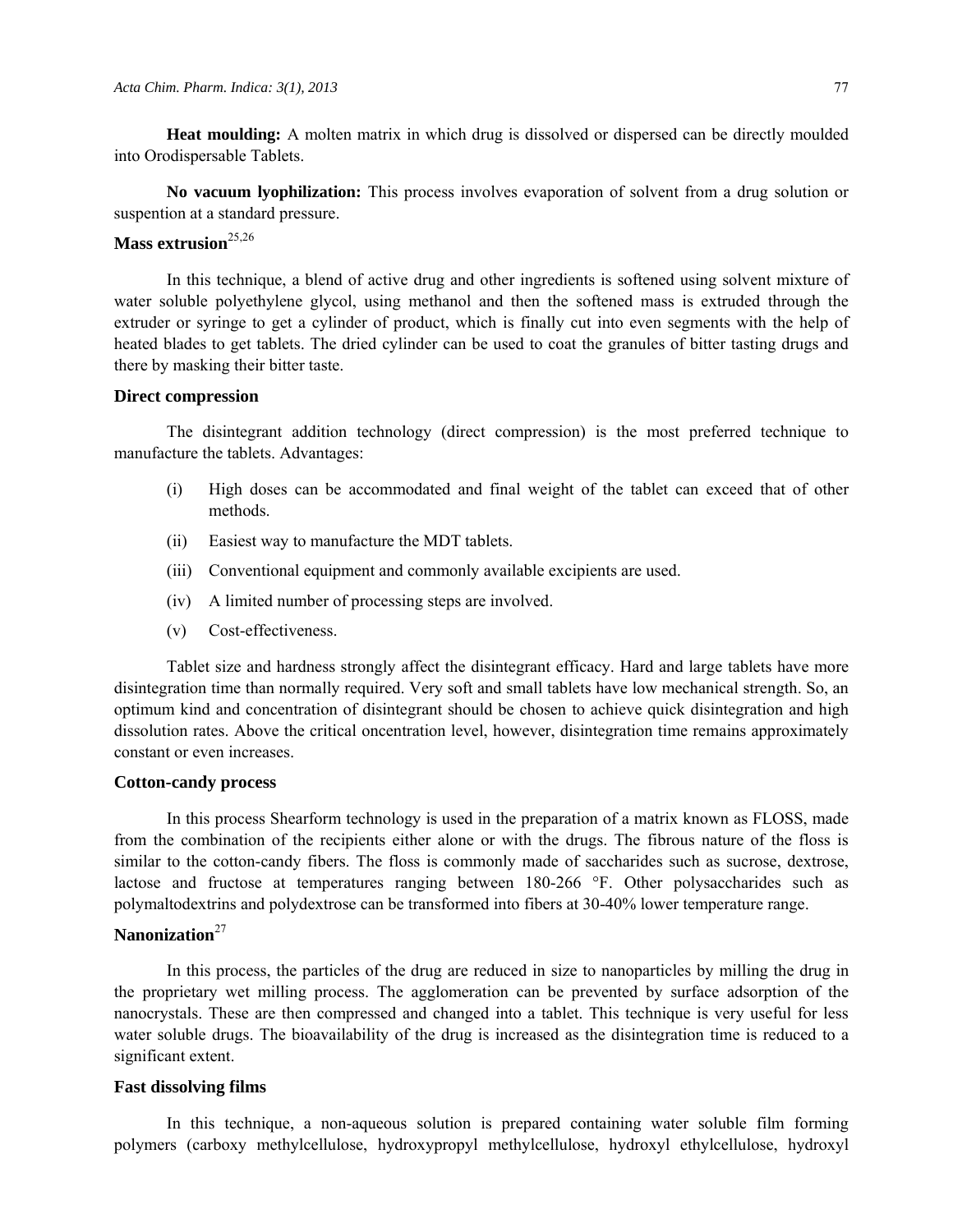propylcellulose etc.), drug and other taste masking ingredients, which is allowed to form a film after evaporation of solvent<sup>28</sup>.

In case of a bitter drug, resin adsorbate or coated microparticles of the drug can be incorporated into the film<sup>29</sup>. This film, when placed in mouth, melts or dissolves rapidly, releasing the drug in solution or suspension form.

# **Melt granulation**

Abdelbary et al.<sup>54</sup> prepared ODT by incorporating a hydrophilic waxy binder (super polystate) PEG-6- Sterate. Superpolystate is a waxy material with an melting point of  $33-37^0$ C. It is not only acts as a binder and increases the physical resistance of tablets, but also helps the disintegration of tablets as it melts in the mouth and solubilizes rapidly leaving no residue.

## **Advantages**

- (i) Neither solvent nor water used in this process.
- (ii) Fewer processing steps needed thus time consuming drying steps eliminated.
- (iii) There are no requirements on the compressibility of active ingredients and the entire procedure simple, continuous and efficient.
- (iv) Uniform dispersion of fine particle occurs.
- (v) Good stability at varying pH and moisture levels.

## **Disadvantages**

- (i) Requires high energy input.
- (ii) The melt technique is that the process cannot be applied to heat-sensitive materials owing to the elevated temperatures involved.
- (iii) lower-melting-point binder risks situations where melting or softening of the binder occurs during handling and storage of the agglomerates
- (iv) Higher-melting-point binders require high melting temperatures and can contribute to instability problems especially for heat-labile materials.

#### **Table 1: Comparison of technologies for preparing FDTs**

| <b>Technology</b>          | <b>Advantages</b>                 | <b>Disadvantages</b>                                                                                              |
|----------------------------|-----------------------------------|-------------------------------------------------------------------------------------------------------------------|
| Freeze drying              | Immediate dissolution $(2-10 s)$  | Very poor physical resistance high cost of<br>production sensitive to humidity low dose of<br>water-soluble drugs |
| Tableting<br>(sublimation) | Good physical resistance          | Harmful residual adjuvants extra equipments<br>for heating not applicable to volatile and<br>heat sensitive drugs |
| Molding                    | Very rapid dissolution $(5-15 s)$ | High cost of production                                                                                           |
|                            | High dose                         | Weak mechanical strength possible<br>limitations in stability                                                     |

Cont…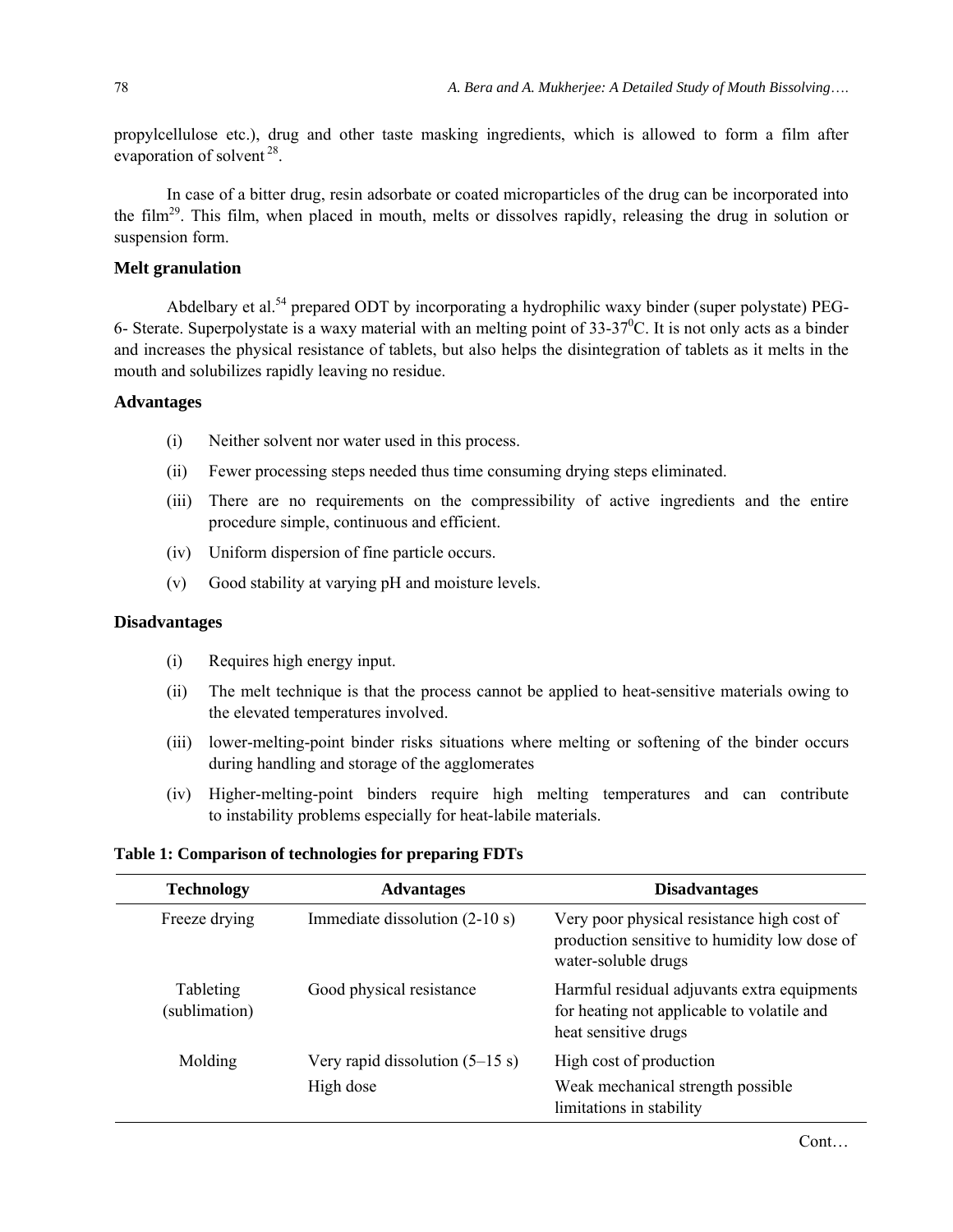| <b>Technology</b>                 | <b>Advantages</b>                                                                                      | <b>Disadvantages</b>                                                                                                                                                                                 |
|-----------------------------------|--------------------------------------------------------------------------------------------------------|------------------------------------------------------------------------------------------------------------------------------------------------------------------------------------------------------|
| Tableting<br>(standard)           | Low cost of production use of<br>standard equipment/materials<br>high dose good physical<br>resistance | Significant effects of the size and hardness<br>of the tablets on disintegration property                                                                                                            |
| Tableting<br>(effervescent)       | Use of standard equipment high<br>dose good physical resistance<br>pleasant effervescent mouth feel    | Operating in controlled low humidity need<br>of totally impermeable blister                                                                                                                          |
| Tableting<br>(Humidity treatment) | Good physical resistance pleasant<br>mouth feel                                                        | Extra equipments for humidification and<br>drying possible limitations in stability high<br>cost of production not suitable for moisture<br>sensitive compounds fragile before humidity<br>treatment |

**Patented technologies for MDT's:** The main patented technologies for mouth dissolving tablets are as follows :

# **Zydis Tecnology**

Zydis formulation is a unique freeze dried tablet in which drug is physically entrapped or dissolved within the matrix of fast-dissolving carrier material. When Zydis units are put into the mouth, the freezedried structure disintegrates instantaneously and does not require water to aid swallowing. The Zydis matrix is composed of many materials designed to achieve a number of objectives. To impart strength and resilience during handling, polymers such as gelatin, dextran or alginates are incorporated. These form a glossy amorphous structure, which imparts strength. To obtain crystallinity, elegance and hardness, saccharides such as Mannitol or sorbitol are incorporated. Water is used in the manufacturing process to ensure production of porous units to achieve rapid disintegration. Various gums are used to prevent sedimentation of dispersed drug particles in the manufacturing process. Collapse protectants such as glycine prevent the shrinkage of Zydis units during freeze drying process or long term storage. Zydis products are packed in blister packs to protect the formulation from moisture in the environment.

# **Limitations**

- The amount of drug could be incorporated should generally be less than 400 mg for insoluble drugs and less that 60 mg for soluble drugs.
- The particle size of the insoluble drugs should not be less than 50 μm and not more than 200 μm to prevent sedimentation during processing.

## **Advantages**

- Buccal pharyngeal and gastric regions are all areas of absorption from this formulation. Any pre-gastric absorption avoids first-pass metabolism and can be an advantage in drugs that undergo a great deal of hepatic metabolism.
- The Zydis formulation self-preserving because the final water concentration in the freezedried product is too low to allow for microbial growth.
- Patients who have difficulty swallowing oral medication due to dysphagia, stroke or medical conditions such as gastroesophageal reflux disease, multiple sclerosis or Parkinson's disease.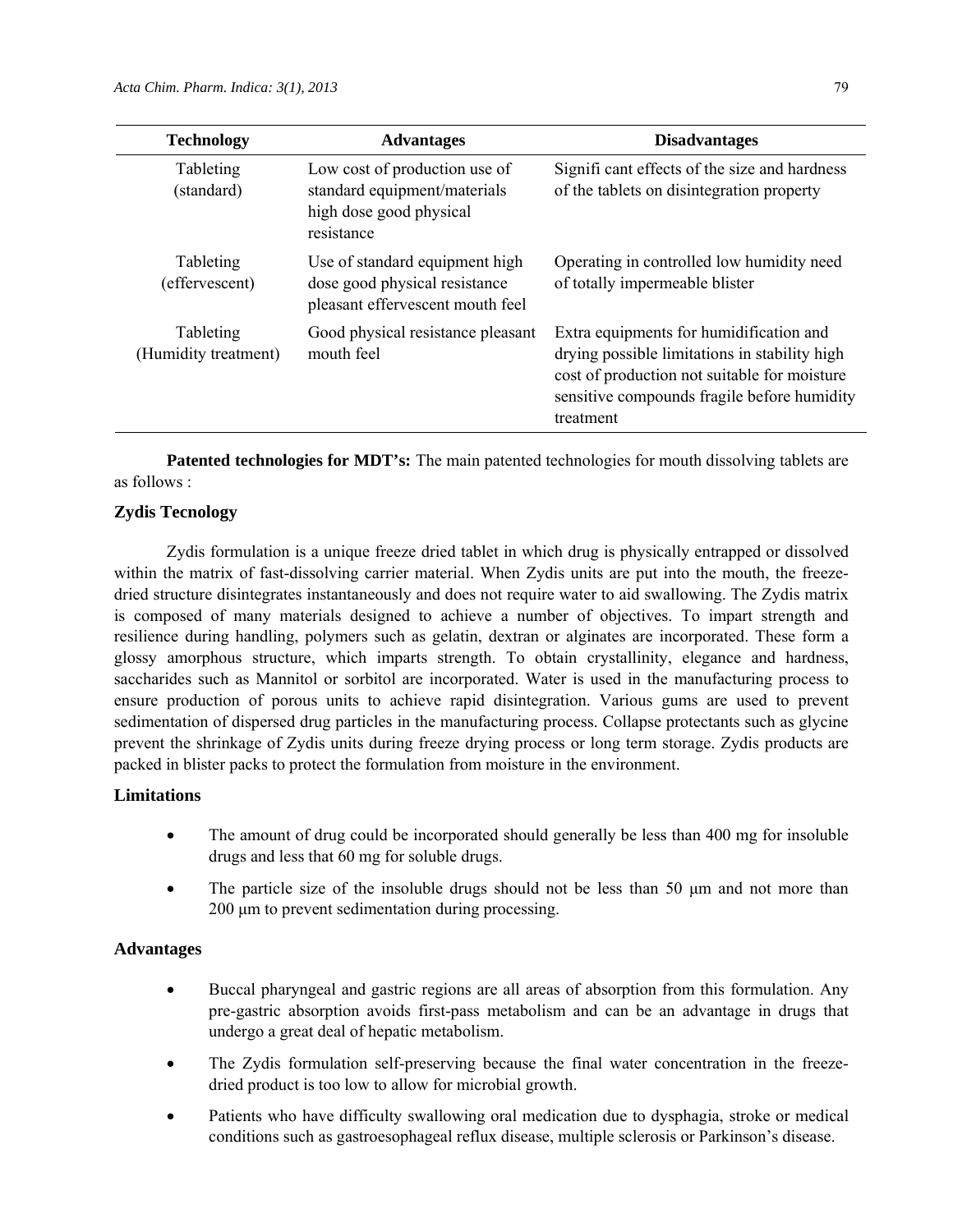- Pediatric patients.
- Patients who refuse or spit out oral medications, including patients with psychiatric or behavioral disorders.
- Companion animals such as dogs and cats.

## **Disadvantages**

- The process of freeze-drying is a relatively expensive manufacturing process.
- The formulation is very lightweight and fragile, and therefore should not be stored in backpacks or the bottom of purses.
- It has poor stability at higher temperatures and humidities.
- The freeze-drying is time consuming process.
- It has poor physical resistance.
- Loading of high dose of water-soluble drugs is not possible.

# **Orasolv technology**<sup>30</sup>

This technology is patented by CIMA Labs. This includes use of effervescent disintegrating agents compressed with low pressure to produce the MDTs. The OraSolv process typically involves blending the microencapsulated API with magnesium oxide and mannitol to aid in the release of the drug from the polymeric coating. These microparticles are further blended with other excipients and loosely compressed to maintain some degree of tablet porosity to aid dispersion. Compression forces need to be kept to a minimum so as not to disrupt the API taste-masking coating. With OraSolv tablet technology, tablets are compressed to a hardness of 6-25 N and packaged in blister cards.

The resultant tablet is relatively weak and friable and requires specific patented packaging technology (PakSolv, CIMA Labs) was developed to protect the tablets from breaking during transport and storage.

The OraSolv ODT technology uses taste-masked drug microparticles in a formulation that enhances tablet disintegration. On contact with saliva, the effervescent system promotes disintegration of the tablet. Carbon dioxide is generated by a reaction of the formulation components upon exposure to water (saliva in the mouth). This causes a sensation in the mouth that is pleasant to the patient and tends to stimulate further saliva roduction, which also aids in disintegration.

## **Advantages**

- (i) The OraSolv technology has been used for drug strengths in the range of 1 mg to 750 mg. Depending on formulation and tablet size, the disintegration time of the tablet can be designed in the range of 10 to 40 seconds.
- (ii) PakSolvR is a "dome-shaped" blister package that prevents the vertical movement of the tablet within the depressions, because the diameter of the lower portion of the dome is too narrow to accommodate the tablet. PakSolvR also offers light, moisture, and child resistance.
- (iii) In addition to the drug and effervescent component, the OraSolv technology uses generally recognized as safe (GRAS) excipients, which may include a filler, disintegrant, flavor, sweetener, lubricant and color.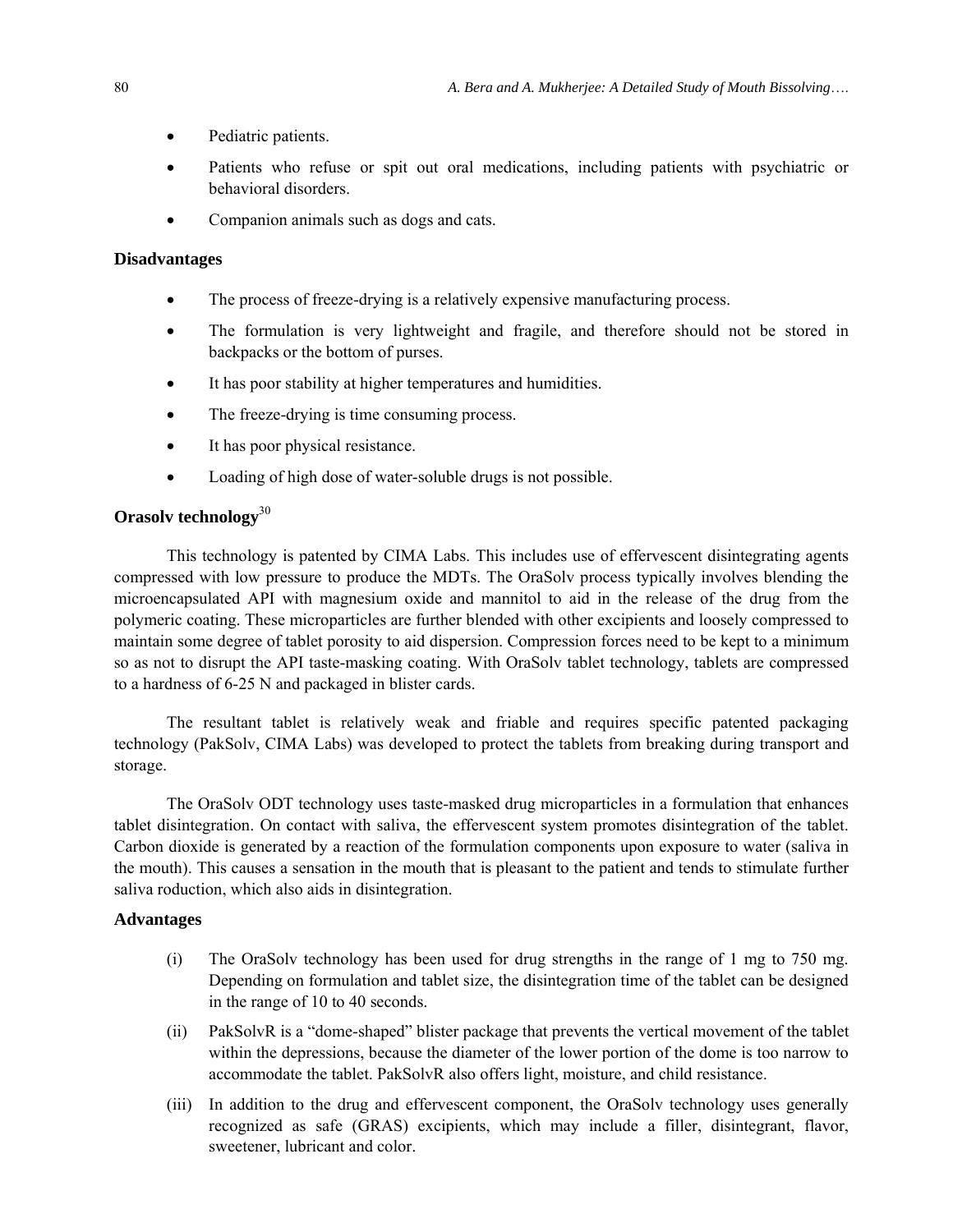#### **Disadvantages**

Both OraSolv and DuraSolv products are sensitive to moisture due to the presence of the effervescent system and must be packaged appropriately.

# **Durasolv technology**<sup>30</sup>

The DuraSolv technology has a formulation similar to the OraSolv technology, combining tastemasked drug microparticles with or without a low effervescence-containing formulation, was developed by CIMA labs, consist of a drug, fillers and the lubricants. The tablets are prepared by conventional tabletting equipment and have good rigidity. They can be packed in the conventional tabletting equipment and have good rigidity.

## **Advantages**

DuraSolv technology is good for tablets having low amount (125 mcg to 500 mg) of active ingredients and tablets are compressed to a greater hardness of 15-100 N, resulting in a more durable ODT. As a result, this technology enables packaging flexibility; tablets can be bottled and blistered.

#### **Disadvantages**

The technology is not compatible with larger doses of active ingredients, because the formulation is subjected to high pressure during compaction. The drug powder coating in Durasolv may become fractured during compaction, exposing the bitter tasting drugs to the patient taste buds<sup>31</sup>.

#### **Wowtab technology**

Yamanauchi pharmaceutical company patented this technology. 'wow' means 'without water'. The WOW in the WOWTAB signifies the tablet is to be given without water. The active ingredients may constitute upto 50% w/w of the tablet. In this technique, saccharides of both low and high mouldability are used to prepare the granules. Mouldability is the capacity of a compound to be compressed.

This technology utilizes sugarand sugar-like excipients. The two different types of saccharides having high moldability like maltose, mannitol, sorbitol, and oligosaccharides (good binding property) and low moldability like lactose, glucose, mannitol, xylitol (rapid dissolution) are combined to obtain a tablet formulation with adequate hardness and fast dissolution rate. Highly mouldable substance has high compressibility and thus shows slow dissolution. The combination of high and low mouldability is used to produce tablets of adequate hardness<sup>32</sup>.

## **Advantages**

- (i) The Wowtab product dissolves quickly in 15 s or less.
- (ii) Wowtab product can be packed in both into conventional bottle and blister packs.

## **Flashdose technology**

This technology is patented by Fuisz. This system uses the combination of both Shearform and Ceform technologies in order to mask the bitter taste of the drug. A sugar based matrix, called 'Floss' is used, which is made up of a combination of excipients (crystalline sugars) alone or in combination with drugs. Nurofen meltlet, a new form of Ibuprofen, as a mouth-dissolving tablet is the first commercial product prepared by this technology and launched by Biovail Corporation.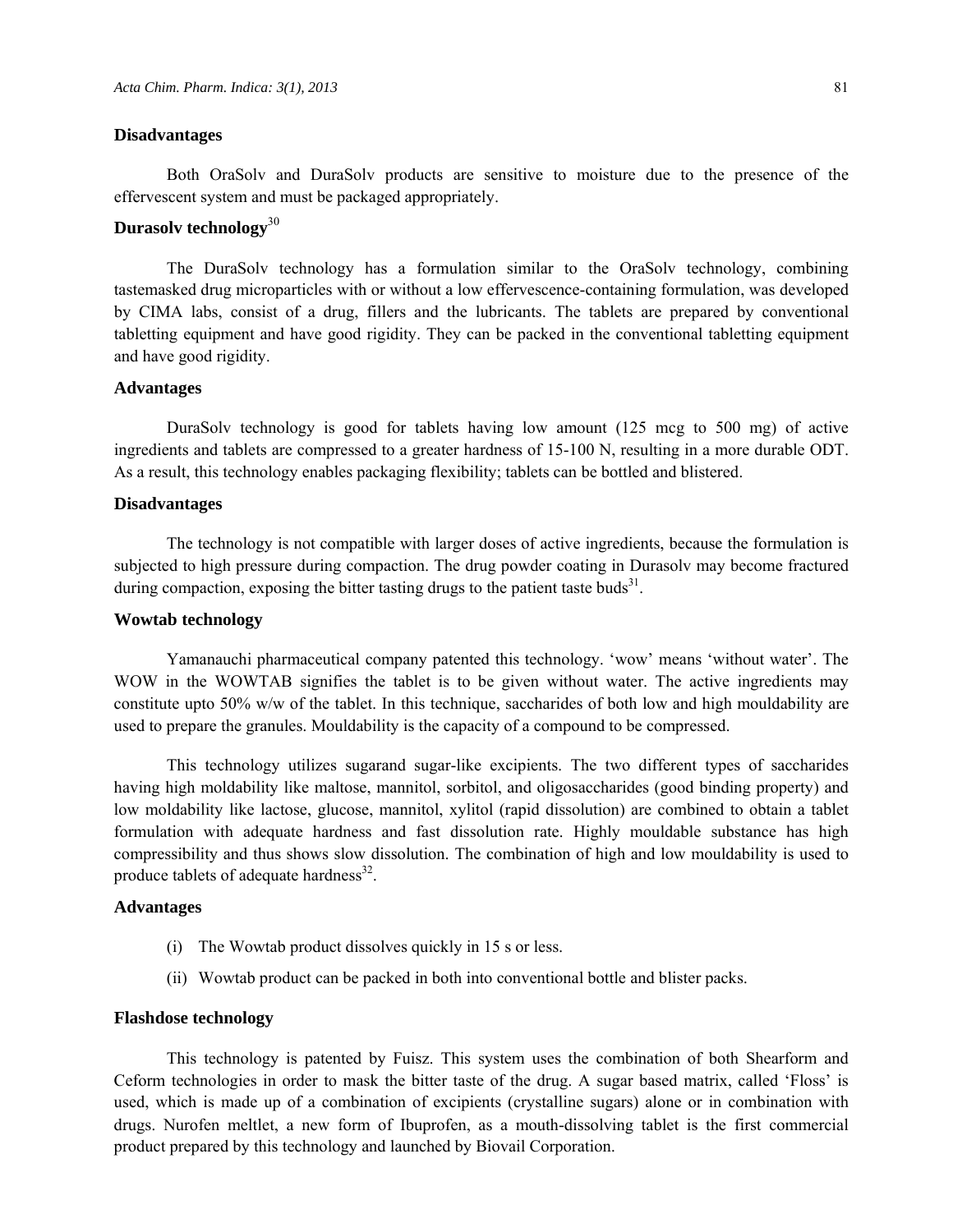#### **Drawbacks**

- (i) The dosage form can accommodate only up to 600 mg of drug.
- (ii) Tablets produced are highly friable, soft and moisture sensitive. Therefore specialized packing is required.

#### **Flashtab technology**

Prographarm laboratory have a patent over this technology. In this technology, microgranules (i.e., active ingredient in the form of microcrystals) of the taste-masked active drug are used. These may be prepared by using conventional techniques like coacervation, microencapsulation, simple pan coating methods and extrusion-spheronisation. All these processes utilize conventional tabletting technology.<sup>33</sup> These taste-masked micro crystals of active drug, disintegrating agent, such as carboxymethylcellulose or insoluble reticulated polyvinylpyrrolidone; a swelling agent, such as carboxymethylcellulose, starch, modified starch, carboxymethylated starch, microcrystalline cellulose, and possibly directly compressible sugars and other excipients like soluble diluents etc are compressed to form a multiparticulate tablet that disintegrates rapidly. The mixture of excipients is prepared by either dry or wet granulation methods<sup>34</sup>.

# **Oraquick technology**

K. V. S. Pharmaceuticals have a patent over this technology<sup>35</sup>. It utilizes taste masking microsphere technology called as micromask, which provides superior mouth feel over taste masking alternatives, significant mechanical strength, and quick disintegration/dissolution of product. Any kind of solvents are not utilized by taste masking process. Therefore it leads to superior and fast efficient production.

### **Pharmaburst technology**

SPI Pharma, New Castle have a patent over this technology. It utilizes the coprocessed excipients to develop MDTs, which dissolves within 30-40 s. This technology involves dry blending of drug, flavour, and lubricant followed by compression into tablets. Tablets obtained have sufficient strength so they can be packed in blister packs and bottles<sup>36</sup>.

# **Nanocrystal technology**<sup>37</sup>

Elan, King of Prussia have a patent over this technology. This technology includes Nanocrystal colloidal dispersions of drug substance are combined with water-soluble GRAS (Generally Regarded As Safe) ingredients, filled into blisters, and lyophilized. The resultant wafers are remarkably robust, yet dissolve in very small quantities of water in seconds. This method avoids manufacturing process such as granulation, blending, and tabletting, which is more advantageous for highly potent and hazardous drugs. As manufacturing losses are negligible, this process is useful for small quantities of drug.

## **Advantages**

- (i) Pharmacokinetic benefits of orally administered nanoparticles  $(< 2$  microns) in the form of a rapidly disintegrating tablet matrix.
- (ii) Cost-effective manufacturing processes that utilize conventional, scalable unit operations.
- (iii) Exceptional durability, enabling use of conventional packaging equipment and formats (i.e., bottles and/or blisters).
- (iv) Wide range of doses (up to 200 mg of API per unit).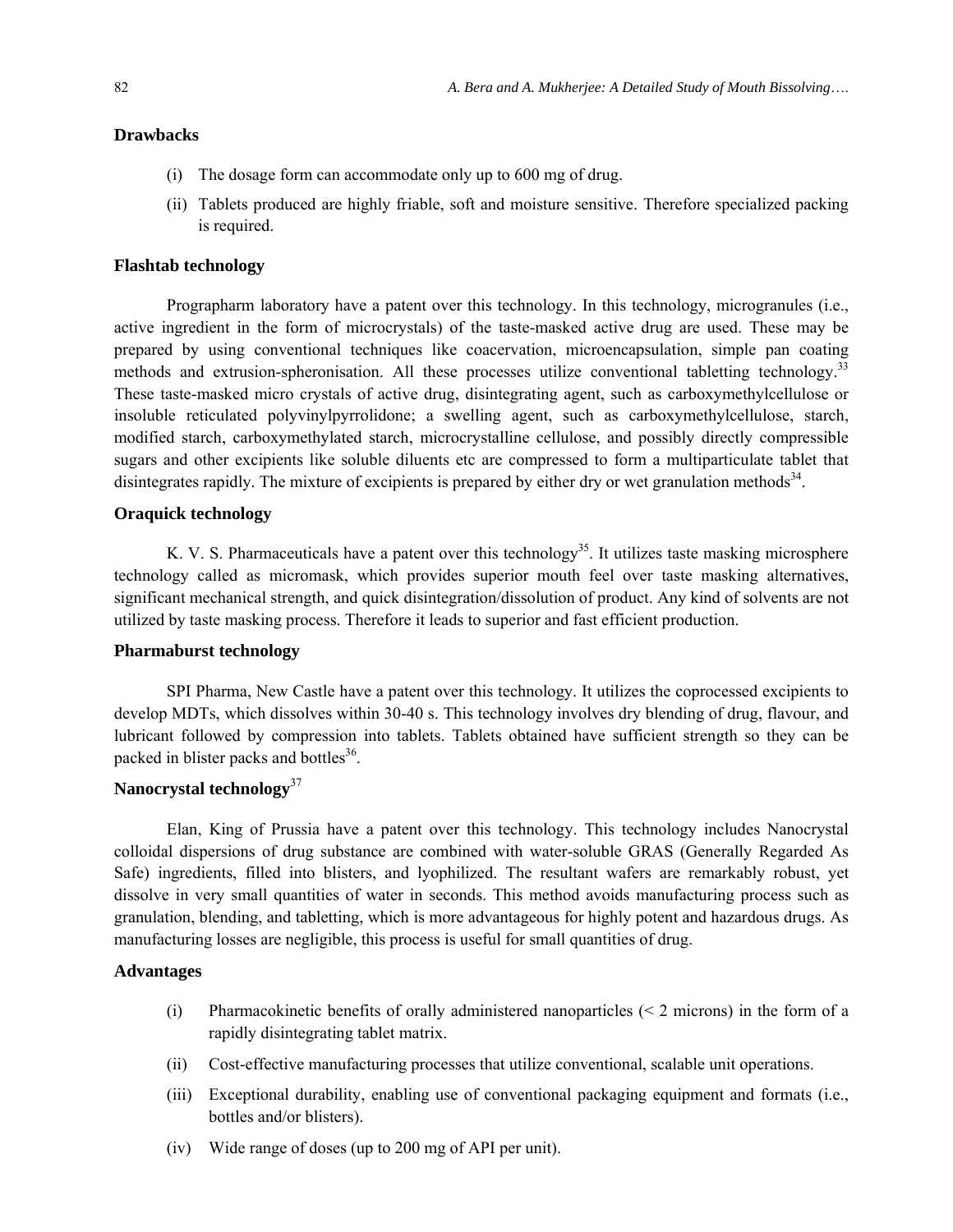# **Frosta technology**<sup>38</sup>

A new technology called Frosta (Akina) was developed for making FMTs. The Frosta technology utilises the conventional wet granulation process and tablet press for cost-effective production of tablets. The Frosta tablets are mechanically strong with friability of  $\leq$  1% and are stable in accelerated stability conditions when packaged into a bottle container. They are robust enough to be packaged in multi-tablet vials. Conventional rotary tablet presses can be used for the production of the tablets and no other special

instruments are required. Thus, the cost of making FMTs is lower than that of other existing technologies. Depending on the size, Frosta tablets can melt in  $\leq 10$  s after placing them in the oral cavity for easy swallowing. The Frosta technology is ideal for wide application of FMTs technology to various drug and nutritional formulations.

# **Dispersible tablet technology**<sup>39</sup>

Lek in Yugoslavia have a patent over this technology. Dihydroergotoxine is poorly soluble in water in the free base form. An improved dissolution rate of dihydroergotoxine methanesulphonate was observed with dispersible tablets containing 0.8-10%, preferably about 4% by weight, of an organic acids. One of the essential excipients in the cimetidine formulation was a disintegrating agent. The disintegrating agents include starch or modified starches, microcrystalline cellulose, alginic acid, cross-linked sodium carboxymethyl cellulose, and cyclodextrin polymers. Dihydroergotoxine and cimetidine, which were claimed to disintegrate in less than 1 minute when in contact with water at room temperature.

| <b>Patented</b><br>technology | <b>Basis of technology</b>               | <b>Technology developed</b><br>by company | <b>Active ingredient</b>             | (Brand names)                                   |
|-------------------------------|------------------------------------------|-------------------------------------------|--------------------------------------|-------------------------------------------------|
| Zydis                         | Lyophilization                           | R. P. Scherer, Inc.                       | Loratidine                           | Claritin reditab and<br>dimetapp quick dissolve |
| Orasoly                       | Direct compression                       | Cima Labs, Inc.                           | Paracetamol<br>zolmitriptan          | (Tempra quicklets),<br>(Zolmig repimelt),       |
| Durasolv                      | Direct compression                       | Cima Labs, Inc.                           | Hyoscyamine sulfate<br>zolmitriptan  | (NuLev) (Zolmig<br>ZMT)                         |
| Wowtab                        | Direct compression                       | Yamanouchi Pharma<br>Tech. Inc.           | Famotidine                           | (Gaster D)                                      |
| Flashdose                     | Cotton candy process                     | Fuisz Technology<br>Ltd.                  | Tramadol HCl                         | (Relivia flash dose)                            |
| Flashtab                      | Direct compression                       | Ethypharm                                 | Ibuprofen                            | (Nurofen Flash Tab)                             |
| Quicksolv                     | Lyophilization                           | Janssen<br>pharmaceutics                  | Cisapride monohydrate<br>risperidone | Propulsid quicksolv<br>risperdal MTab           |
| Lyoc                          | Lyophilization                           | Farmalyoc                                 | Phloroglucinol<br>hydrate            | Spasfon Lyoc                                    |
| Ziplets                       | Direct compression                       | Eurand International                      | Ibuprofen                            | (Cibalgina due fast)                            |
| Advatab                       | Microcaps and diffuscap<br>CR technology | Eurand International                      | Cetrizine<br>paracetamol             | Adva Tab cetrizine,<br>Adva Tab paracetamol     |
| Oraquick                      | Micromask taste<br>masking               | K. V. Pharm. Co.,<br>Inc.                 | Hyoscyamine sulfate<br>ODT           | Hyoscyamine sulfate<br>ODT                      |

**Table 2: List of patented technologies based branded products**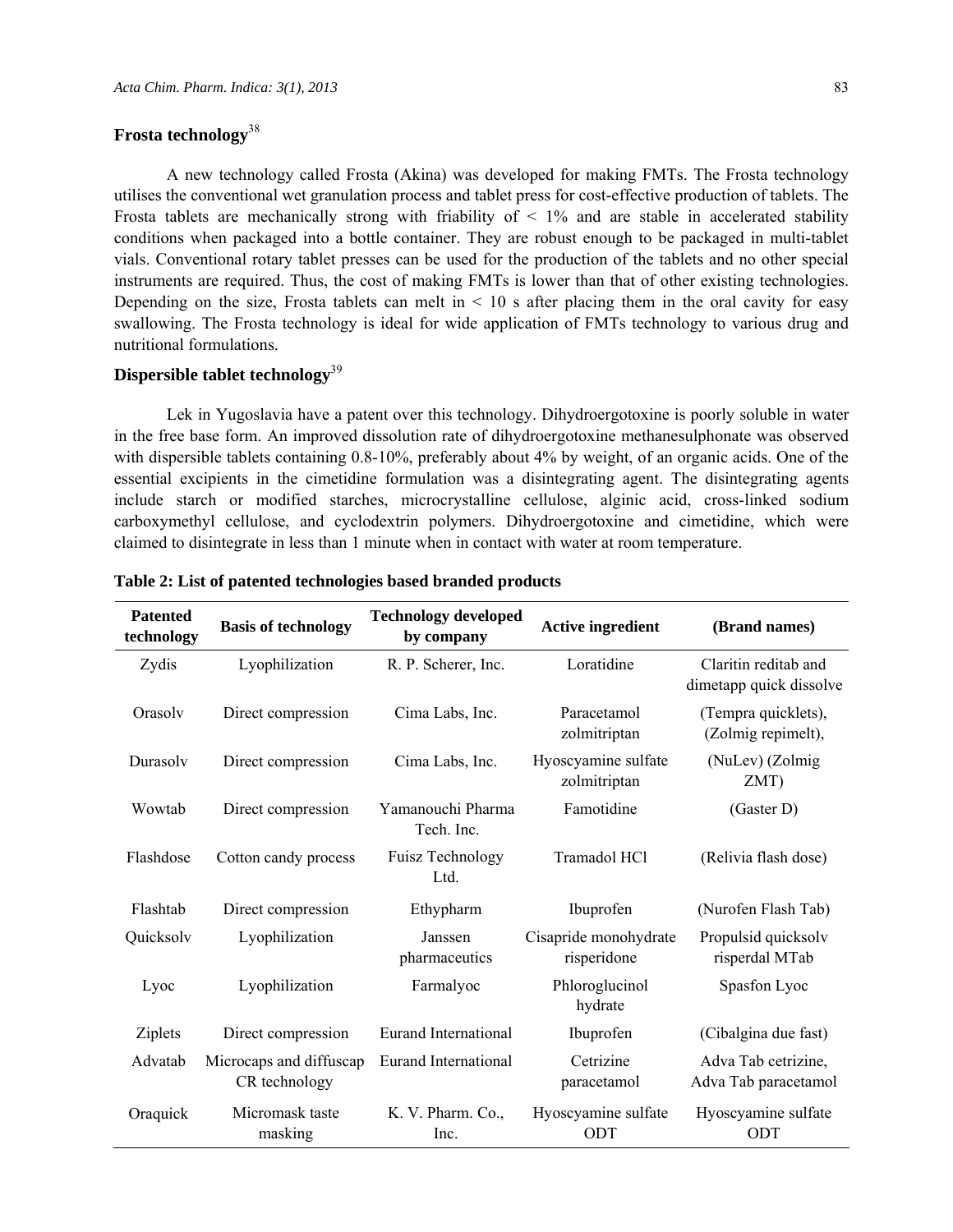# Preformulation studies fast dissolving tablet<sup>40</sup>

Preformulation study relates to pharmaceutical and analytical investigation carried out proceeding and supporting formulation development efforts of the dosage form of the drug substance. Preformulation yields basic knowledge necessary to develop suitable formulation for the toxicological use. It gives information needed to define the nature of the drug substance and provide frame work for the drug combination with pharmaceutical excipients in the dosage form. Hence, the following preformulation studies were performed on the obtained sample of drug.

#### **Bulk density (Db)**

It is the ratio of total mass of powder to the bulk volume of powder. It is expressed in g/ml. This was determined by pouring an accurately weighed quantity of blend into a graduated cylinder and then the volume and weight was measured.

 $Db = M/Vb$ 

Where, Bulk density = Db, Weight of powder = M and Volume of packing =  $Vb$ 

# **Tapped density (Dt)**

It is the ratio of total mass of the powder to the tapped volume of the powder. Volume was measured by tapping the powder for 750 times and the tapped volume was noted if the difference between these two volumes is less than 2%. If it is more than 2%, tapping is continued for 1250 times and tapped volume was noted. Tapping was continued until the difference between successive volumes is less than 2 % (in a bulk density apparatus). It is expressed in g/mL and is given by  $D_t = M / V_t$ 

Where, M is the mass of powder  $V_t$  is the tapped volume of the powder.

#### **Compressibility**

The compressibility index (Carr's Index) was determined by using following equation,

Carr's Index  $(\% ) = [(Dt - Db) \times 100] / Dt$ 

Where, Dt is the tapped density of the powder and Db is the bulk density of the powder.

**Table 3: Relationship between % compressibility and flow ability**

| % Compressibility | <b>Flow ability</b> |  |
|-------------------|---------------------|--|
| $5-12$            | Excellent           |  |
| $12 - 16$         | Good                |  |
| 18-21             | Fair passable       |  |
| 23-35             | Poor                |  |
| 33-38             | Very poor           |  |
| < 40              | Very very poor      |  |

#### **Angle of repose (q)**

The friction forces in a loose powder can be measured by the angle of repose (q). It is an indicative of the flow properties of the powder. It is defined as maximum angle possible between the surface of the pile of powder and the horizontal plane.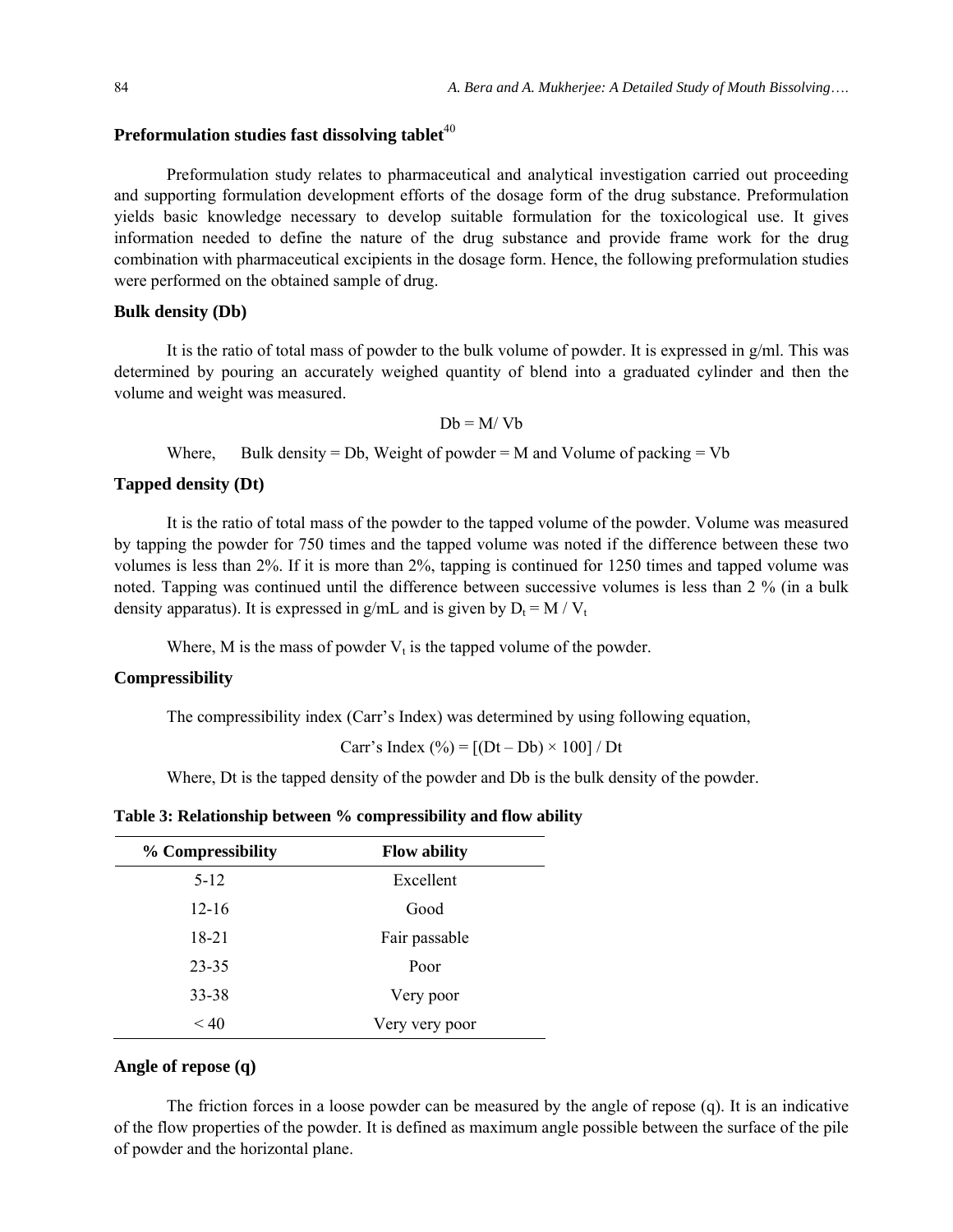The angle of repose was determined by the funnel method. The accurately weighed powder was taken in a funnel. The height of a funnel was adjusted in such a way that its tip just touches the apex of the heap of the powder. The powder was allowed to flow through funnel freely onto the surface. The diameter of the powder heap was measured and angle of repose was calculated using following equation,

$$
\tan(\theta) = h/r
$$

$$
\theta = \tan^{-1}(h/r)
$$

Where,  $\theta$  is the angle of repose.h is the height in cms r is the radius in cms.

The powder mixture was allowed to flow through the funnel fixed to a stand at definite height (h). The angle of repose was then calculated by measuring the height and radius of the heap of powder formed. Care was taken to see that the powder particals slip and roll over each other through the sides of the funnel. Relationship between angle of repose and powder flow property.

**Table 4: Angle of repose as an indication of powder flow properties** 

| S. No. | Angle of repose $(°)$ | <b>Type of flow</b> |
|--------|-----------------------|---------------------|
|        | $\leq$ 20             | Excellent           |
| 2      | $20 - 30$             | Good                |
| 3      | $30 - 34$             | Passable            |
| 4      | > 34                  | Very poor           |

## **Hausner ratio**

Hausner ratio is an indirect index of ease of powder flow. Hosner ratio is the ratio of tapped density to bulk density, i.e.,

Hausner ratio =  $D_t / D_b$ 

Where,  $D_t$  is the tapped density and  $D_b$  is the bulk density. Powder with Housner ratio less than 1.18, 1.19, 1.25, 1.3- 1.5 and greater the 1.5 indicate excellent, good, passable, and very poor, respectively.

# **Porosity**

Percent relative porosity  $(\epsilon)$  was obtained using the relationship between apparent density ( $\rho$ app) and true density (ρtrue) which is calculated by following formula.

$$
\varepsilon = (1 - \rho \text{app} / \rho \text{true}) \times 100
$$

# **Drug excipient compatibility study**

This study was carried out to detect any changes on chemical constitution of the drug after combined it with the excipients. Compatibility of the drug with excipients was determined by FT-IR spectral analysis.

# **Evaluation of mouth dissolving tablet**<sup>41-44</sup>

#### **General appearance**

The general appearance of a tablet, its visual identity and overall "elegance" is essential for consumer acceptance. Includes in are tablet's size, shape, colour, presence or absence of an odour, taste, surface texture, physical flaws and consistency and legibility of any identifying marking.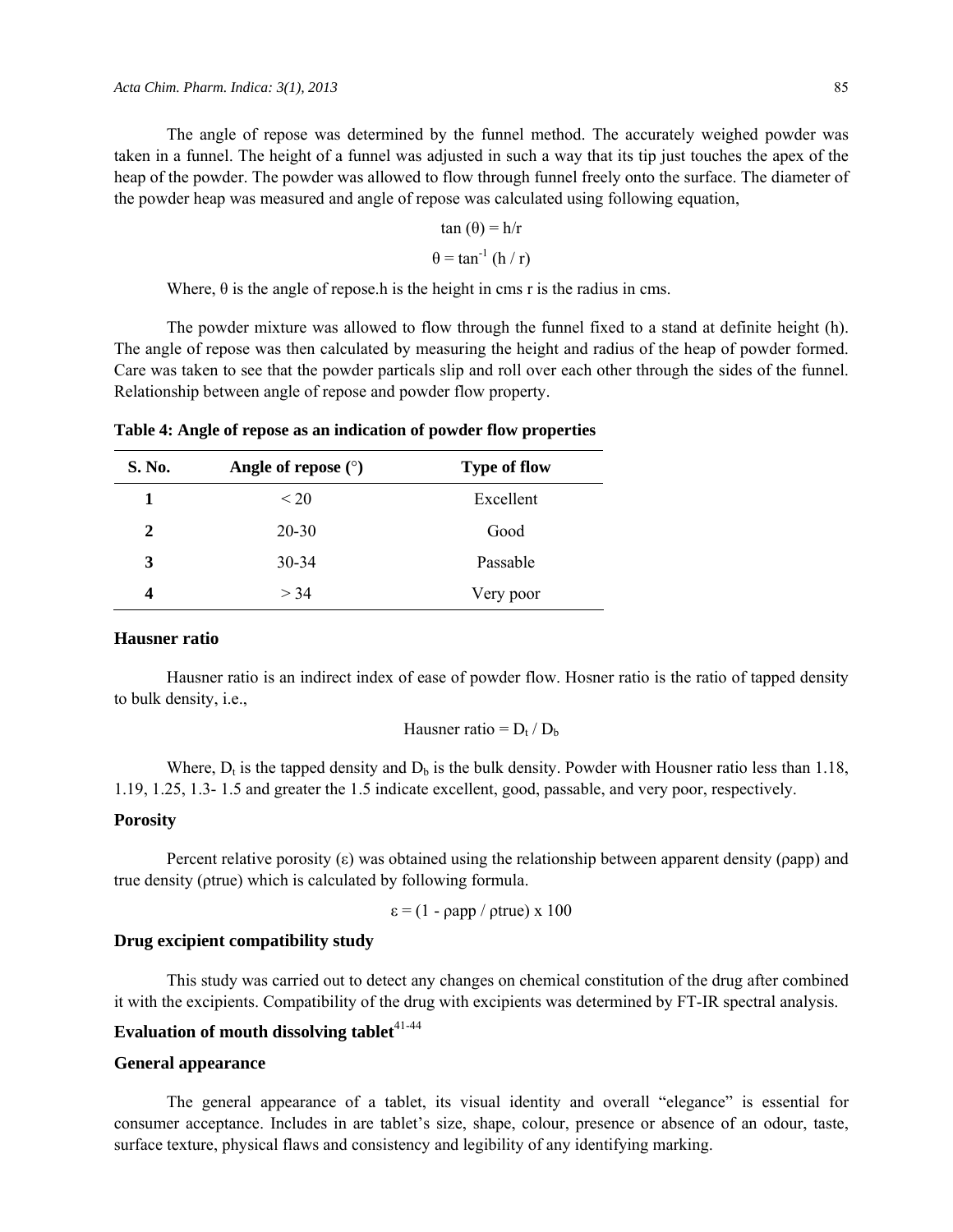#### **Uniformity of weight**

20 tablets were selected randomly from the lot and weighted individually to check for weight variation. Weight variation specification as per I.P. is shown in Table 5.

**Table 5: Weight variation specification as per IP** 

| Average weight of tablet             | % Deviation |
|--------------------------------------|-------------|
| 80 mg or less                        | $\pm 10$    |
| More than 80 mg but less than 250 mg | $\pm 7.5$   |
| 250 mg or more                       | ± 5         |

#### **Hardness**

Hardness or tablet crushing strength (fc), the force required to break a tablet in a diametric compression was measured using Monsanto tablet hardness tester. It is expressed in  $Kg/cm^2$ .

#### **Friability (F)**

Friability is the loss of weight of tablet in the container due to removal of fine particles from the surface. Friability test is carried out to access the ability of the tablet to withstand abrasion in packaging, handling and transport.

Friability of the tablets was determined using Roche friabilitor at 25 rpm/min for 4 min This device subjects the tablet to the combined effect of abrasion and shock in a plastic chamber revolving at 25 rpm and dropping a tablet at I height of 6 inches in each revolution. Preweighted sample of tablets was placed in the friabilator and were subjected to the 100 revolutions. Tablets were dusted using a soft muslin cloth and reweighed. Twenty tablets were weighed and loss in weight (%) was calculated. The friability (F) is given by the formula,

% Friability =  $[(W_1-W_2)100]/W_1$ Where,  $W_1$  = Weight of tablet before test,  $W_2$  = Weight of tablet after test

## **Dissolution test**

USP 2 Paddle apparatus was used and with a paddle speed of 50 rpm commonly used. Phosphate buffer (pH 6.8) (900 mL) was used as a dissolution medium. Samples were withdrawn at proper interval 0.5 min, 1 min, 2 min…..5 min. and proper sink condition was maintained. The samples were analyzed by generally UV-Spectrophotometer.

Typically, the dissolution of orally disintegrating tablets is very fast when using USP monograph conditions, hence slower paddle speeds may be utilized to obtain a profile. Large tablets approaching or exceeding one gram and containing relatively dense particles may produce a mound in the dissolution vessel, which can be prevented by using higher paddle speeds. These two situations expand the suitable range to 25-75 rpm.

The USP 1 basket apparatus may have certain applications for orally disintegrating tablets, but is used less frequently due to the physical properties of these tablets. Specifically, tablet fragments or disintegrated tablet masses may become trapped on the inside top of the basket at the spindle where little or no effective stirring occurs, yielding irreproducible dissolution profiles.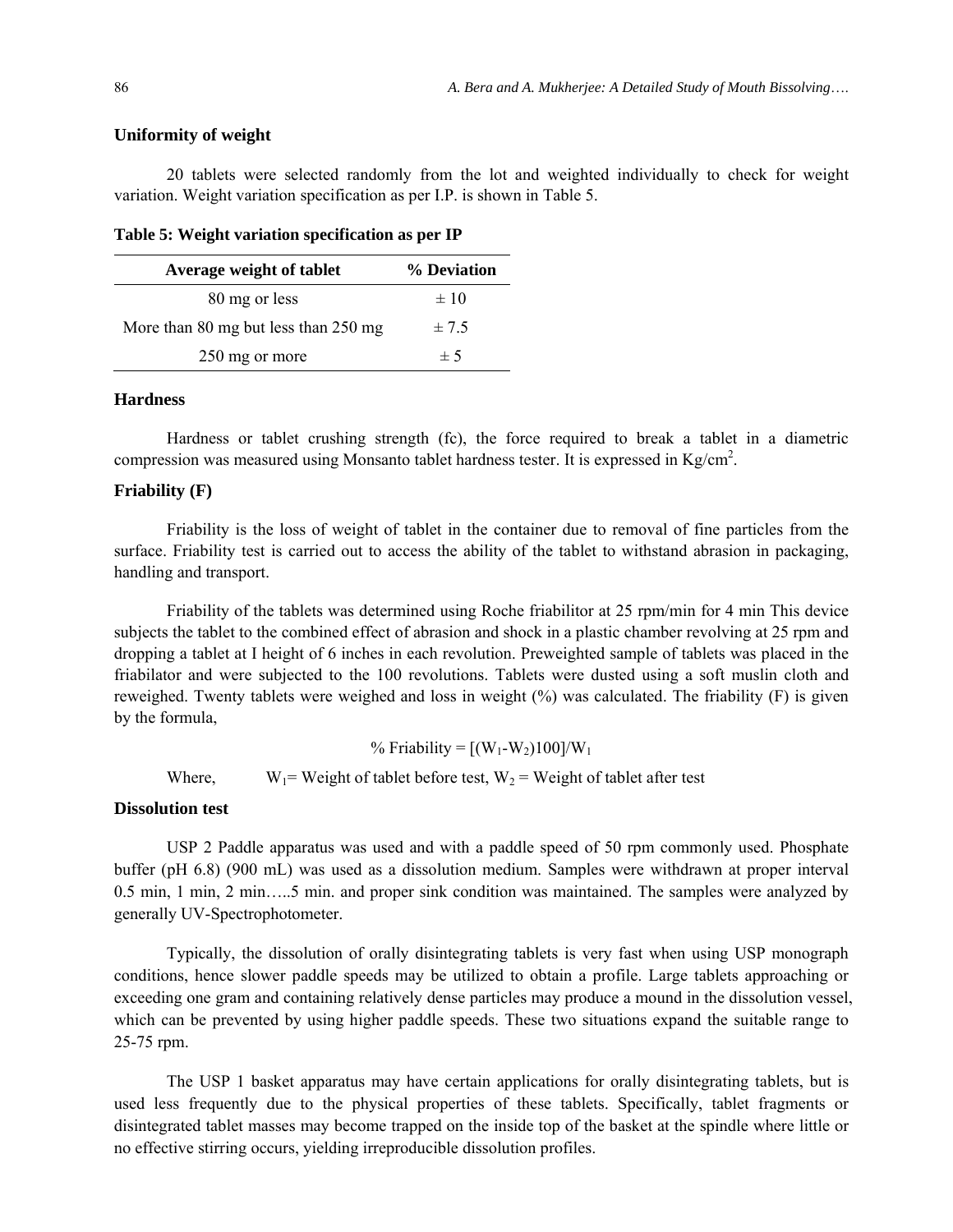#### *In vivo* **disintegration test**

The time for disintegration of ODTs is generally  $\leq 1$  min and actual disintegration time that patience can experience ranges from 5 to 30 s. The standard procedure are that the test was carried out on 6 tablets using the apparatus specified in I.P. -1996 distilled water at  $37^{\circ}C \pm 2^{\circ}C$  was used as a disintegration media and the time in second is taken for complete disintegration of the tablet with no palatable mass remaining in the apparatus was measured in seconds.

#### **Uniformity of dispersion**

Two tablets were kept in 100 mL water and gently stirred for 2 minutes. The dispersion was passed through 22 meshes. The tablets were considered to pass the test if no residue remained on the screen<sup>45</sup>.

## **Mechanical strength**

Tablets should possess adequate strength to withstand mechanical shocks of handling in manufacturing, packaging and shipping. Crushing strength and friability are two important parameter to evaluate a tablet for its mechanical strength.

## **Crushing strength**

It is the force required to break a tablet by compression in the radial direction, it is an important parameter in formulation of mouth dissolve tablets because excessive crushing strength significantly reduces the disintegration time.

### **Wetting time**

Wetting time corresponds to the time taken for the tablet to disintegrate when kept motionless on the tongue. Wetting time is closely related to the inner structure of the tablets and to the hydrophilicity of the excipient. The Washburn Equation, (Washburn, 1921), is one of the most common equations for describing liquid penetration into porous solids. It states that the liquid penetration rate is directly proportional to that pore radius and is affected by the hydrophilicity of the powders, the liquid surface tension (i), the cosine of the contact angle  $\theta$ , and inversely proportional to the liquid viscosity (h).

$$
d x^2/dt = r \cos \theta / (2 h)
$$

Where x being the liquid penetration distance, thus  $x^2$  the liquid penetration area, r is the capillary radius,  $\mathbf{i}$  is the surface tension, h is the liquid viscosity, t is the time, and  $\theta$  is the contact angle. It is obvious that pores size becomes smaller and wetting time increases with an increase in compression force or a decrease in porosity. A linear relationship exists between wetting time and disintegration time. Thus wetting is the important step for disintegration process to take place. A piece of tissue paper folded double was placed in a Petri plate (internal diameter is 6.5 cm) containing 6 mL of water. The tablet was placed on the paper and the time for complete wetting of the tablet was measured in seconds. The method was slightly modified by maintaining water at 37°C.

## **Wetting time and water absorption ratio**

A piece of tissue paper folded twice was placed in a small culture dish (i.d.  $= 6.5$  cm) containing 6 mL of water<sup>46</sup>. A tablet was placed on the paper, and the time for complete wetting was measured. The wetted tablet was again weighed. Water absorption ratio, *R*, was calculated using the formula;

 $R = 100$  (W<sub>a</sub> - W<sub>b</sub>) Wb Where, W<sub>a</sub> and W<sub>b</sub> are the weight after and before water absorption, respectively.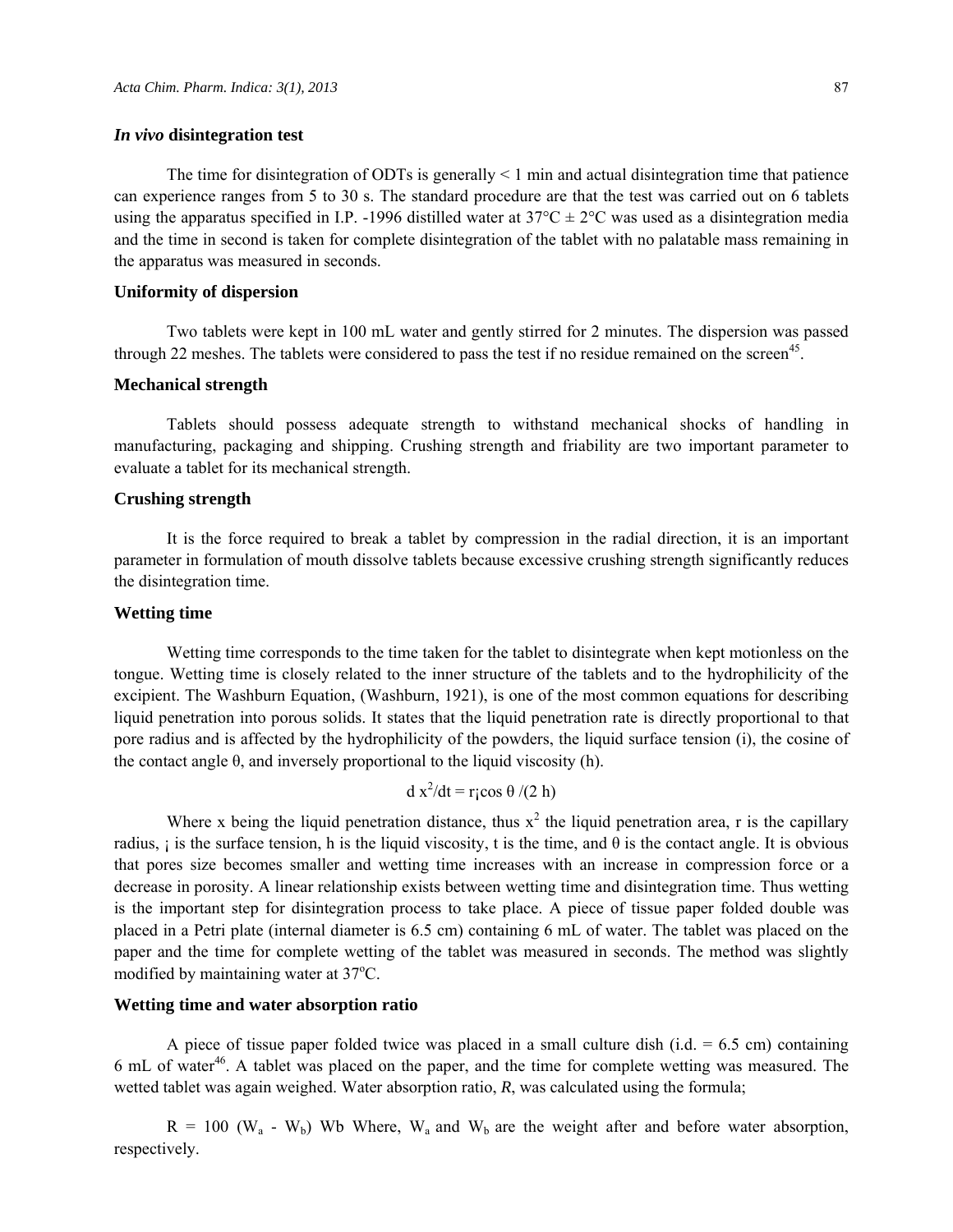

**Fig. 1: Schematization measurement of tablet wetting time and water absorption ratio** 

# **Identification of drug sample**

It was confirmed by melting point determination and also by FT-IR spectral analysis

# **Drug content**

Ten tablets were powdered and the blend equivalent to active dose was weighed and dissolved in suitable quantity of pH  $6.8$  solution<sup>17,18</sup>. The solution was filtered and analyzed on UV-Spectrophotometer.

List of some marketed products of MDT<sup>47-49</sup>

| <b>Trade name</b>                            | <b>Active drug</b> | <b>Manufacturer</b>                       |
|----------------------------------------------|--------------------|-------------------------------------------|
| Nimulid: MD                                  | Nimesulide         | Panacea Biotech, New Delhi, India         |
| Feldene fast melt                            | Piroxicam          | Pfizer Inc., NY, U.S.A                    |
| Zyrof meltab                                 | Rofecoxib          | Zydus, Cadila, India                      |
| Pepcid RPD                                   | Famotidine         | Merck and Co., NJ, U.S.A                  |
| Romilast                                     | Montelukast        | Ranbaxy Labs Ltd., New Delhi, India       |
| Torrox MT                                    | Rofecoxib          | Torrent Pharmaceuticals, Ahmedabad, India |
| Olanex instab                                | Olanzapine         | Ranbaxy Labs Ltd., New Delhi, India       |
| Zofran ODT                                   | Ondansetron        | Glaxo Wellcome, Middlesex, UK             |
| Mosid-MT                                     | Mosapride citrate  | Torrent Pharmaceuticals, Ahmedabad, India |
| Febrectol                                    | Paracetamol        | Prographarm, Chateauneuf, France          |
| Maxalt MLT                                   | Rizatriptan        | Merck and Co., NJ, U.S.A                  |
| Zelapar TM                                   | Selegiline         | Amarin Corp., London, UK                  |
| Claritin <sup>®</sup> Redi Tabs <sup>®</sup> | Loratadine         | Scherig corporation                       |
| Zyperxa <sup>®</sup>                         | Olazepine          | Eli Lilly                                 |
| Resperdal® M-Tab TM                          | Resperidone        | Janssen                                   |
| Zubrin TM (Pet drug)                         | Tepoxelin          | Scherig corporation                       |
| Zelapar TM                                   | Selegiline         | Elanl Amarin corporation                  |
| Propulsid®                                   | Cisapride          | Jannsen                                   |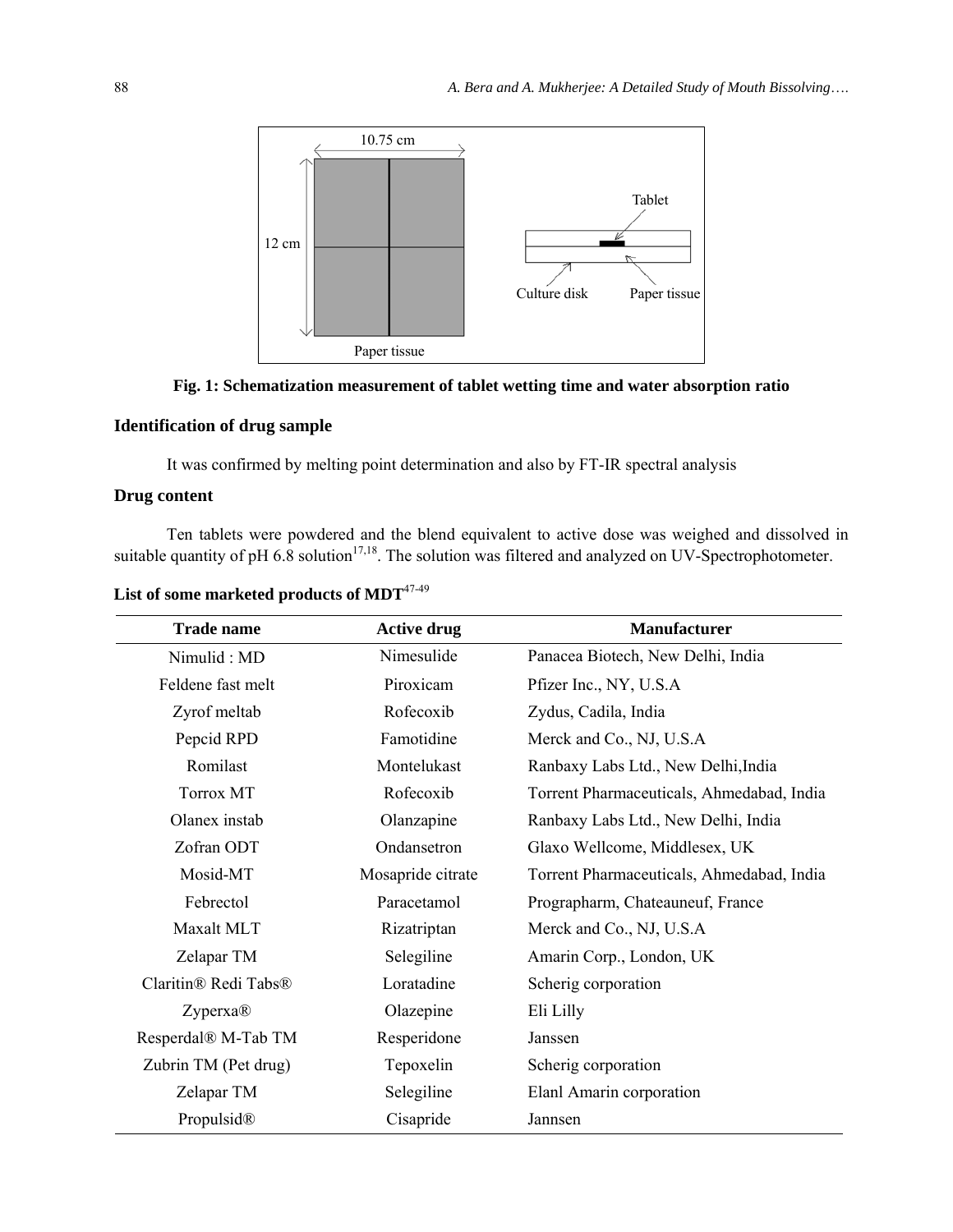| <b>Trade name</b> | <b>Active drug</b> | <b>Manufacturer</b>       |
|-------------------|--------------------|---------------------------|
| Ugesic            | Piroxicam          | Mayer organic Ltd.        |
| <b>Torrox MT</b>  | Rofecoxib          | Torrent phatma            |
| Esulide MD        | Nimesulide         | Doff Biotech              |
| Vomidon md        | Domperidone        | Olcare lab                |
| kazoldil MD       | Nimesulide         | kaizen drugs              |
| Zofer MD          | Ondansetron        | Sun pharma                |
| Mosid md          | Mosapride          | Torrent pharma            |
| valus             | Valdecoxib         | Galen mark                |
| Ondem MD          | ondencetrom        | Alkem pharma              |
| Nimulid MDT       | Nimesulide         | Panacea Biotech           |
| Rofixx md         | Rofecoxib          | Cipla ltd. Mumbai , India |
| Olanex Istab      | Olanzapine         | Ranbaxy Labs Ltd.         |
| Romilast          | Montelukast        | Ranbaxy Labs Ltd.         |
| Zontec MD         | Cetrizine          | Zosta pharma India        |
| Nime MD           | Nimesulide         | Maiden pharma             |
| Lonazep MD        | Olnazepine         | Sun pharma                |

Table 6: Orodispersible products available in Indian market<sup>50</sup>

# **Future prospects and research trends in FDTs**<sup>51</sup>

There are several biopharmaceutical advantages such as improved efficiency over conventional dosage forms for Mouth dissolving tablets. For example, they require smaller amounts of active ingredient to be effective, improve absorption profiles, and offer better drug bioavailability than regular tablets and capsules. There are still many aspects to improve in the FDT formulations.

Despite advances in the FDT technologies, formulation of hydrophobic drugs is still a challenge, especially when the amount of drug is high. The low dose drugs, such as Loratadine with 10 mg dose, pose little problem, but as the dose increases, the formulation sacrifices its fast disintegrating property. A new technology is being developed to incorporate higher doses of hydrophobic drugs without affecting the fast disintegrating property too severely.

The disintegration times of most FDTs on the market are acceptable—i.e., less than 60 seconds—but certainly there is a room for improvement. Because the disintegration time is related to other formulation variables, a balance has to be maintained between shortening the disintegration time and other tablet properties. The tablet hardness, friability, and stability can be further improved to such a level that multitablet packaging in conventional bottles becomes a norm.

The future of FDTs lies in the development of FDTs with controlled release properties. If one FDT can deliver drugs with short half-lives for 12-24 hours, itwould be a quantum improvement in the FDT technology. The added convenience and compliance of such formulations would be enormous.

The future of FDTs also lies in the development of eff ective taste-masking properties. The use of coating poorly tasting drugs is commonly used, but it increases the total volume of the final formulation.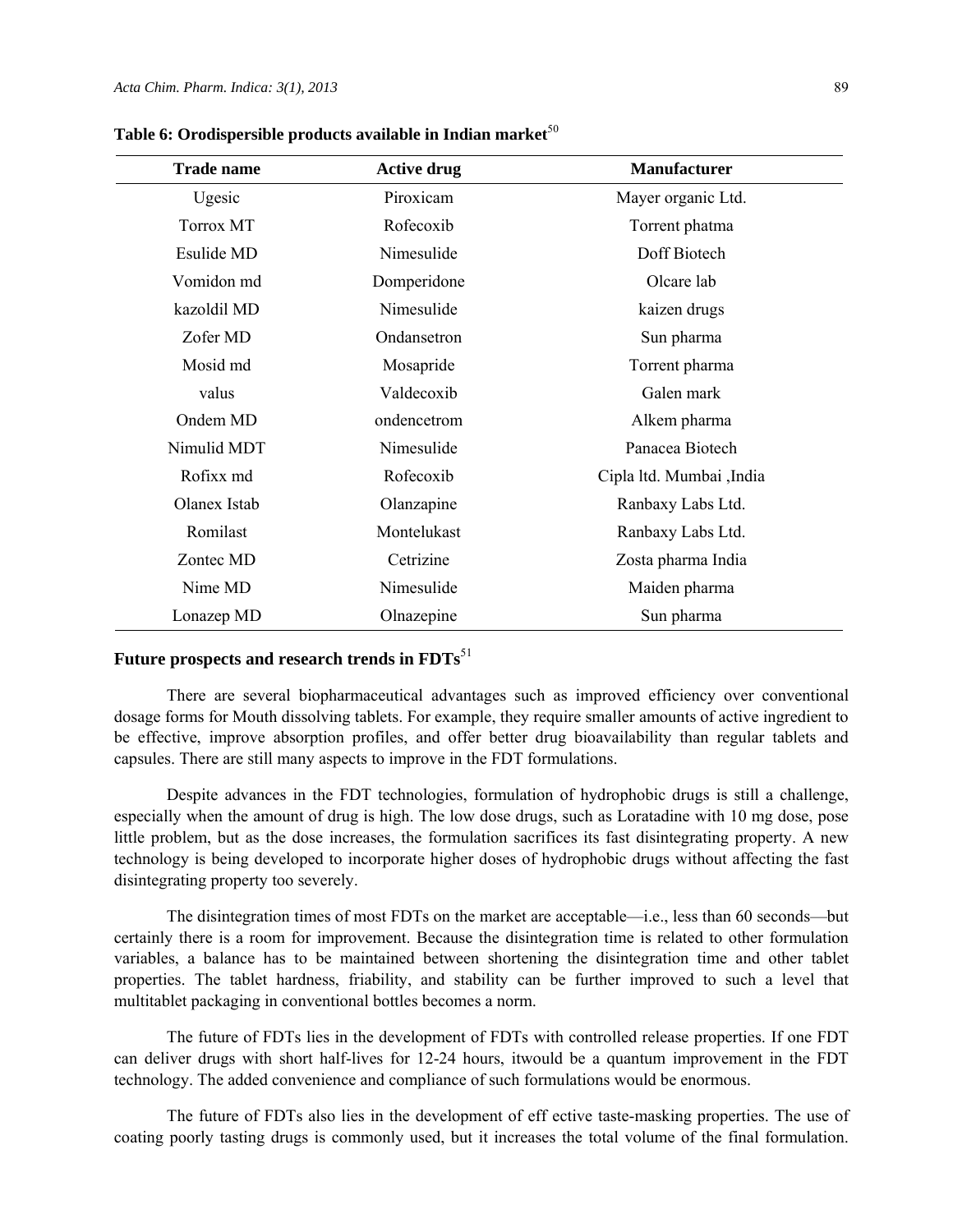There may be no magic solution to this, but more eff ective use of existing taste masking technologies is expected to alleviate the problems associated with taste masking.

The safety and efficacy profile of drugs in orodispersible tablet is same like their conventional tablet dosage form. Based on conventional techniques, new techniques are developed like Zydis, Wow Tab, Flashtab technology and many more, which leads to getting a patent and new market strategy for orodispersible tablets. This dosage form are gaining market share day by day and becoming a better choice of acceptance.

In addition, the ability to formulate drugs in large doses will bring another important technological advance. In general, the FDT formulations require large amounts of excipients, and having large doses of drug will only make the final formulation too big to handle. An FDT formulations that would require fewer excipients than the drug itself would be a breakthrough. While the problems to be solved are not easy, the history suggests that it is just a matter of time before they are solved.

# **CONCLUSION**

Recently there is significant amount of non-compliance among the patients and hence there is a need to design the patient-oriented drug delivery systems. Orally disintegrating tablets have better patient acceptance and offer improved biopharmaceutical properties, improved efficacy and better safety as compared with conventional oral dosage forms. Recent trends of patient oriented dosage form to achieve patient compliance.

By using new manufacturing technologies, many drugs can be formulated in the form of mouth dissolving tablets to provide the advantages of liquid medication in the form of solid preparation. FDT need to be formulated for pediatric, geriatric, bedridden, psychotic patients, for those patients who are busy in traveling, patients who are may not have access to water.

The key to FDT formulations is fast disintegration, dissolution, or melting in the mouth, and this can be achieved by producing the porous structure of the tablet matrix or adding superdisintegrant and/or eff ervescent excipients. The clinical studies show FDTs can improve patient compliance, provide a rapid onset time of action, and increase bioavailability.

Considering the many benefits of FDTs, it is only a matter of time until a majority of oral formulations are prepared in FDT forms.

# **ACKNOWLEDGEMENT**

We would like to express our sincere gratitude to Mr. C. Hariharan, Director, Central Drugs Laboratory and Dr. Saroj Ghosh, In -charge of Pharma Research Section, Central Drugs Laboratory, Kolkata and Mrs. J. Xalco, In -charge of Training Section, Central Drugs Laboratory, Kolkata and other Staffs of Central Drugs Laboratory have been source of constant inspiration to us.

## **REFERENCES**

- 1. J. J. Hirani, D. A. Rathod and K. R. Vadalia, Orally Disintegrating Tablet: A Review, Trop. J. Pharm. Res., **8(2)**, 161-172 (2009).
- 2. M. Slowson and S. Slowson, What to do When Patients Cannot Swallow their Medication, Pharma. Times, **51**, 90-96 (1985).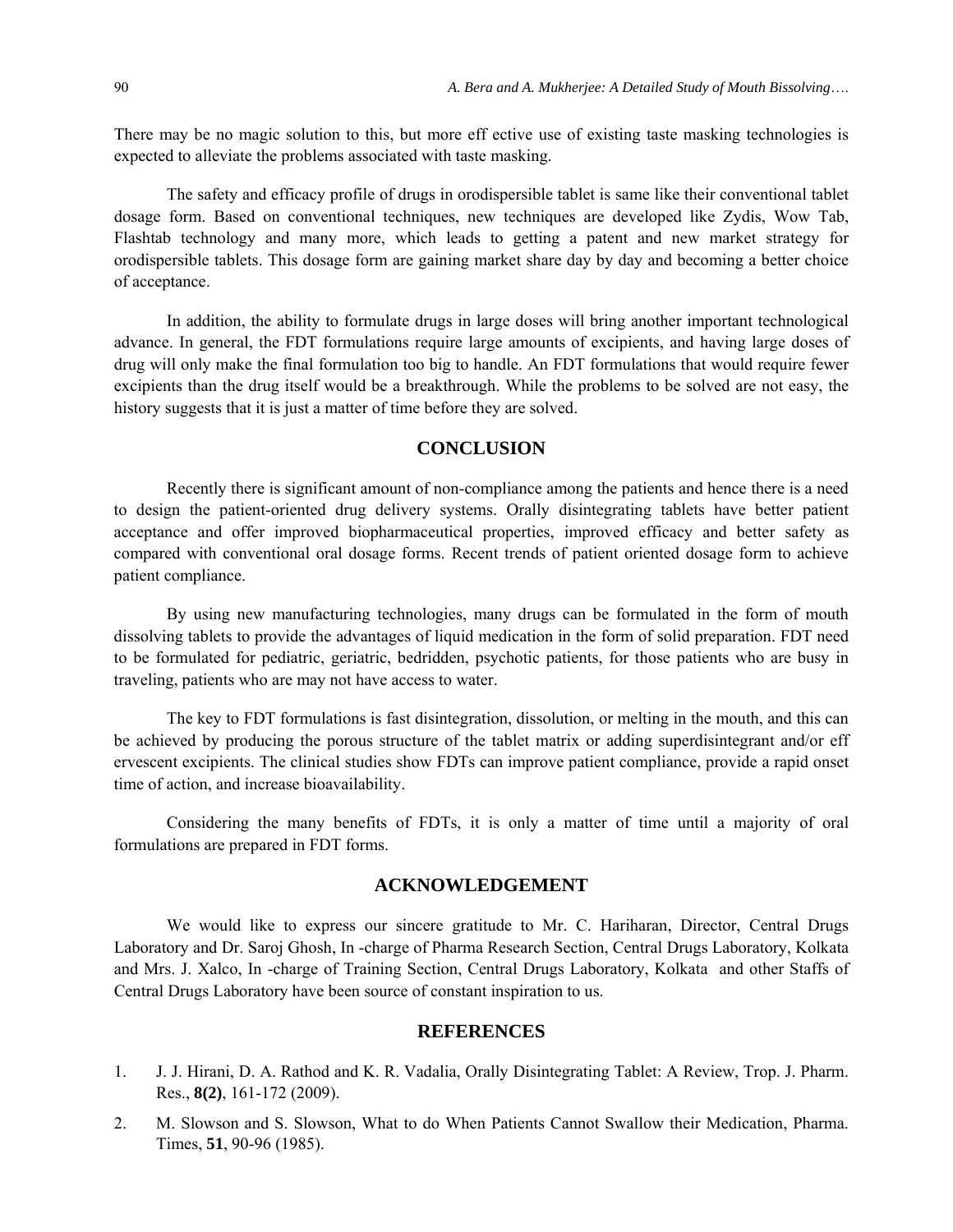- 3. H. Seager, Drug-Delivery Products and the Zydis Fast Dissolving Dosage Form, J. Pharm. Pharmacol., **50**, 375-382 (1998).
- 4. R. Panigrahi, S. P. Behera, C. S. Panda, A Review On Fast Dissolving Tablets, Web. Med. Central Pharmaceutical Sciences, **1(11)**, 1-16 (2010).
- 5. S. Shaikh, R. V. Khirsagar, A. Quazi, Fast Disintegrating Tablets: An Overview of Formulation and Technology, Int. J. Pharmacy & Pharm. Sci., **2(3)**, 9-15 (2010).
- 6. D. Brown, Orally Disintegrating Tablet: Taste Over Speed. Drug Delivery Tech, **3(6)**, 58-61 (2001).
- 7. www. ElanNanoCrystal\_Technology.html
- 8. M. Gohel, M. Patel, A. Amin, R. Agrawal, R. Dave and N. Bariya, Formulation Design and Optimization of Mouth Dissolve.
- 9. J. A. Fix, Advances in Quick-Dissolving Tablets Technology Employing Wowtab' Paper Presented at: IIR Conference on Drug Delivery Systems, Oct.; Washington DC, USA (1998).
- 10. P. Virely, R. Yarwood, Zydis A Novel, Fast Dissolving Dosage Form. Manuf Chem., **61**, 36–37 (1990).
- 11. D. Shukla, S. Chakraborty, Mouth Dissolving Tablets I: An Overview of Formulation Technology, Sci Pharm., 309–326 (2009).
- 12. D. Bhowmik, B. Chiranjib, P. Krishnakanth and R. M. Chandira, Fast Dissolving Tablet: An Overvie, J. Chem. Pharm. Res., **1(1)**, 163-177 (2009).
- 13. Mouth Dissolving Drug Delivery System: A Review, V. N. Deshmukh, Int. J. Pharm. Tech. Res., **4(1)** (2012).
- 14. S. Bharawaj, V. Jain, S.Sharma, R. C. Jat and S. Jain, Orally Disintegrating Tablet: A Review, Drug Invention Today, **2(1)**, 81-88 (2010).
- 15. R. Panigrahi, S. P. Behera and C. S. Panda, A Review On Fast Dissolving Tablets, Webmed Central Pharmaceutical Sciences, **1(11)**, 1-16 (2010).
- 16. Y. Fu, S. Yang, S. H. Jeong, S. Kimura and K. Park, Orally Fast Disintegrating Tablets: Developments, Technologies, Taste-Masking and Clinical Studies, Critical Review TM in Therapeutic Drug Carrier System, **21(6)**, 433-475 (2004).
- 17. (a) R. Bradoo, Fast Dissolving Drug Delivery Systems, JAMA India, **4(10)**, 27-33 (2001).
	- (b) B. S. Kuchekar, Atul, C. Badhan, and H. S. Mahajan, Mouth Dissolving Tablets: A Novel Drug Delivery System, Pharma. Times, **35**, 7-9 (2003).
- 18. S. Bharawaj, V. Jain, S. Sharma, R. C. Jat and S. Jain, Orally Disintegrating Tablet: A Review, Drug Invention Today, **2(1)**, 81-88 (2010).
- 19. S. Shaikh, R. V. Khirsagar and A. Quazi, Fast Disintegrating Tablets: An Overview of Formulation and Technology, Int. J. Pharm. Pharm. Sci., **2(3)**, 9-15 (2010).
- 20. V. N. Deshmukh, Mouth Dissolving Drug Delivery System: A Review, Int. J. Pharm. Tech. Res., **4(1)**, 412-421 (2012).
- 21. Kamal Saroha, Pooja Mathur, Surender Verma, Navneet Syan and Ajay Kumar, Mouth Dissolving Tablets: An Overview on Future Compaction in Oral Formulation Technologies, Der Pharmacia Sinica., **1(1)**, 179-187 (2010).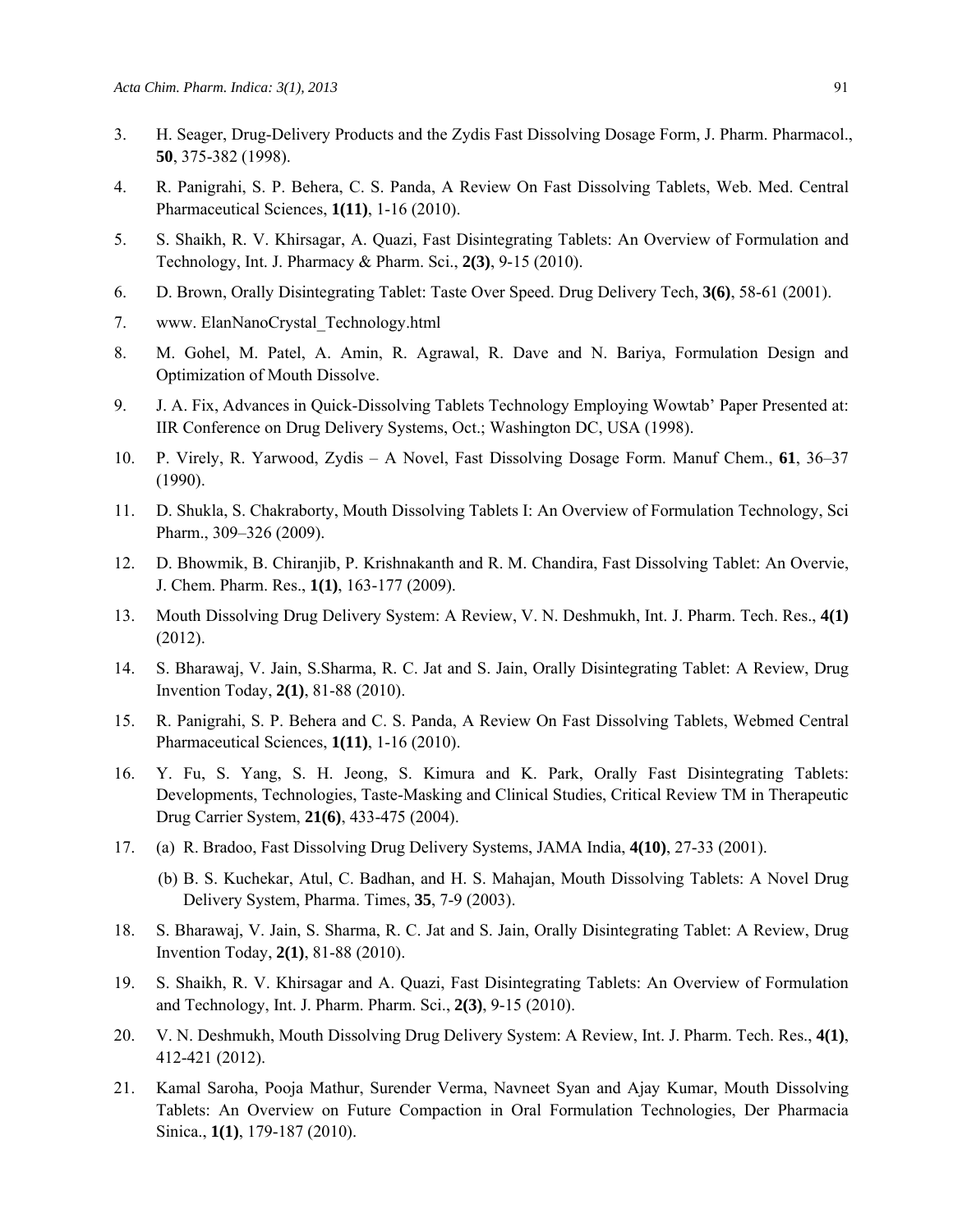- 22. R. K. Rishi, The Pharma Review, **2**, 32 (2004).
- 23. http://www.kvpharma.com/tech.oraquick.
- 24. S. Shaikh, R. V. Khirsagar and A. Quazi, Fast Disintegrating Tablets: An Overview of Formulation and Technology, Int. J. Pharmacy & Pharm. Sci., **2(3)**, 9-15 (2010).
- 25. R. A. Jain, S. B. Ruddy, K. I. Cumming, M. J. Clancy, C. Anthony and E. Janet, Rapidly Disintegrating Solid Oral Dosage Form. US Patent, 6, 316, 029 (2001).
- 26. D. Panigrahi, S. Baghel and B. Mishra Mouth Dissolving Tablets: An Overview of Preparation Techniques, Evaluation and Patented Technologies, J. Pharm. Res., **4(3)**, 35-38 (2005).
- 27. F. A. Amin, T. Shah, M. Bhadani and M. Patel, Emerging Trends in Development of Orally Disintegrating Tablet Technology, www.pharminfo.net.
- 28. F. Wehling and S. Schuehle, Base Coated Acid Particles and Effervescent Formulation Incorporating Same, US Patent, **5**, 503, 846 (1996).
- 29. T. Mizumoto, Y. Masuda and M. Fukui, Intrabuccally Dissolving Compressed Moldings and Production Process Thereof. US Patent, **5**, 576, 014 (1996).
- 30. Hughes Medical Corporation. Fast Dissolving Films.
- 31. DuraSolv<sup>®</sup> and OraSolv<sup>®</sup> Orally Disintegrating Tablet Technologies, CIMA LABS, www.cimalabs.com
- 32. M. Gohel, M. Patel, A. Amin, R. Agrawal, R. Dave and N. Bariya, Formulation Design and Optimizationof Mouth Dissolve Tablets of Nimesulide using Vacuum Drying Technique, AAPS Pharm. Sci. Tech., **5**, 36 (2004).
- 33. C. Acosta, R. Tabare and A. Ouali, US patent, **5**, 807 (1998).
- 34. M. P. Mullarney, B. C. Hancock and G. T. Carlson, The Powder Flow and Compact Mechanical Properties of Sucrose and Three High-intensity Sweeteners used in Chewable Tablets, Int. J. Pharm., **257(1–2)**, 227-236 (2003).
- 35. Yourong Fu, Shicheng Yang, Seong Hoon Jeong, Susumu Kimura and Kinam Park, Orally Fast Disintegrating Tablets: Developments, Technologies, Taste-Masking and Clinical Studies Critical Reviews in Therapeutic Drug Carrier Systems, **21(6)**, 433–475 (2004)
- 36. K. V. Pharmaceutical Company, Drug Delivery Technologies (Technical bulletin) Found in Part at KV Pharmaceutical Company. Ora Quick (2001).
- 37. Y. Fu, S. Yang, S. H. Jeong, S. Kimura and K. Park, Orally Fast Disintegrating Tablets: Developments, Technologies, Taste-masking and Clinical Studies, Crit. Rev. Ther. Drug Carrier Sys., **21**, 433-76 (2004).
- 38. D. Kaushik, H. Dureja and T. R. Saini, Orally Disintegrating Tablets: An Overview of Melt in Mouth Tablet Technologies and Techniques, Tablets Capsules, **2**, 30-36 (2004).
- 39. S. H. Jeong, Y. Fu and K. Park, Frosta: A New Technology for Making Fast-Melting Tablets, Expert Opin Drug Deliv., **2(6)**, 1107-1116 (2005).
- 40. J. Milovac, M. Kovacic, Z. Kopitar, J. Urbancic-Smerkolj, A. Lenardic, M. Zorz, B. Kofler, A. Vene-Mozina, V. Nikolic, M. Lampret and B. Meden, Dispersible Tablets of Dihydroergotoxine Methanesulfonate and of Acid Addition Salts Thereof., US Patent, **5**, 047, 247 (1991).
- 41. D. Bhowmik, B. Chiranjib, K. Pankaj and R. M. Chandira, J. Chem. Pharmaceut. Res., **1(1)**, 163-177 (2009).